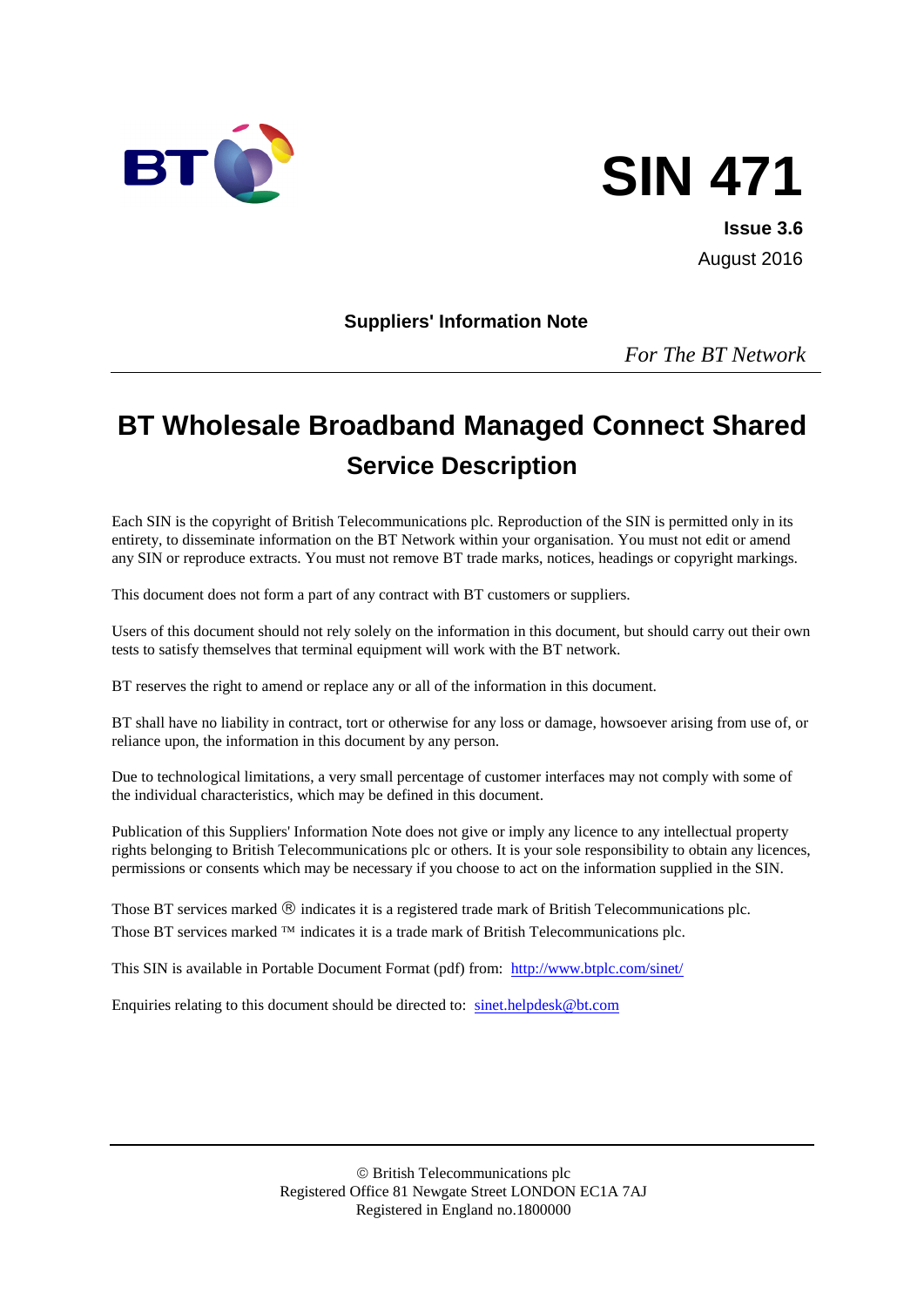| $\mathbf{1}$   |                |  |
|----------------|----------------|--|
| $\overline{2}$ |                |  |
| 3              |                |  |
| 4              |                |  |
|                |                |  |
|                | 4.1            |  |
|                | 4.2            |  |
|                | 4.2.1          |  |
|                | 4.2.2          |  |
|                | 4.2.3<br>4.2.4 |  |
|                | 4.2.4.1        |  |
|                | 4.2.4.2        |  |
|                | 4.2.4.3        |  |
|                | 4.2.4.4        |  |
|                | 4.2.5          |  |
|                | 4.2.5.1        |  |
|                | 4.2.5.2        |  |
|                | 4.2.6          |  |
|                | 4.2.6.1        |  |
|                | 4.3            |  |
|                | 4.3.1          |  |
|                | 4.3.2          |  |
|                | 4.3.2.1        |  |
|                | 4.3.2.2        |  |
|                | 4.3.3          |  |
|                | 4.3.3.1        |  |
|                | 4.3.3.2        |  |
|                | 4.3.4          |  |
|                | 4.3.4.1        |  |
|                | 4.3.4.2        |  |
|                | 4.4            |  |
| 5              |                |  |
| 6              |                |  |
| 7              |                |  |

#### **CONTENTS**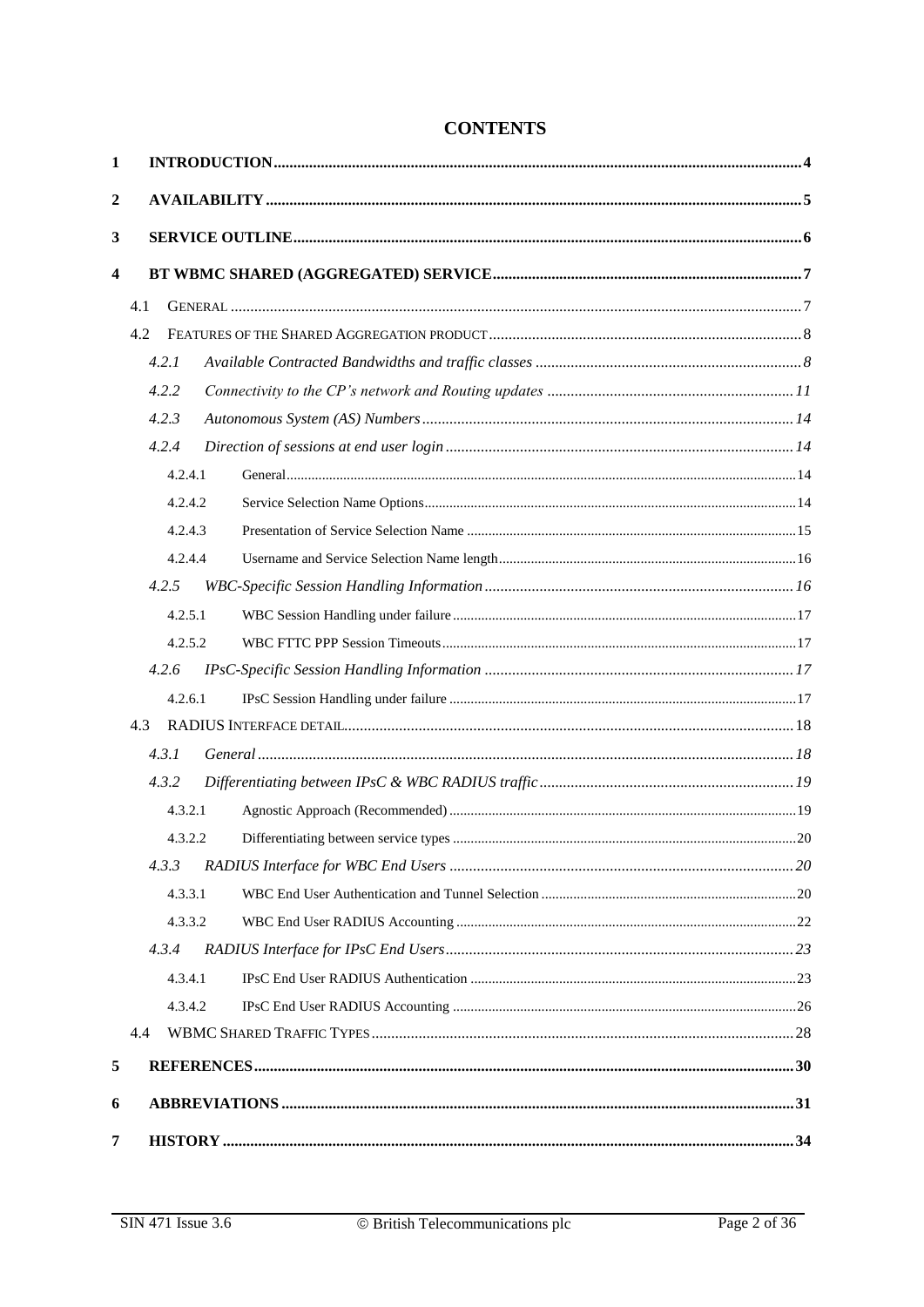#### **FIGURES**

#### **TABLES**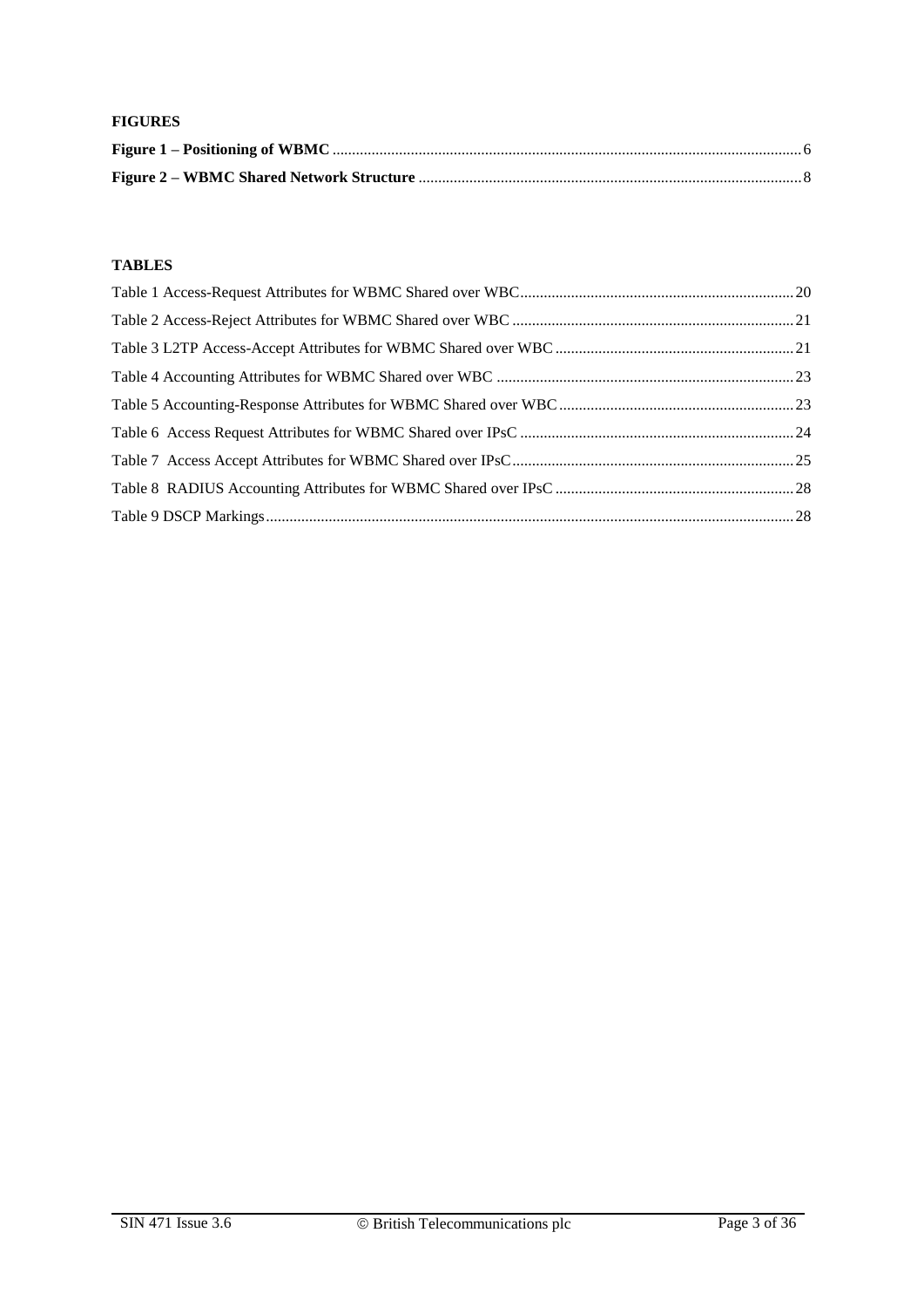# <span id="page-3-0"></span>**1 Introduction**

This SIN covers Wholesale Broadband Managed Connect (WBMC) Shared. It describes the service for WBMC Shared over WBC ADSL, WBC Fibre to the Cabinet (FTTC), WBC Fibre to the Premise (FTTP) and IPstream Connect (IPsC).

Please see the Customer Handbook for an end-to-end service description, available product options, ordering, fault management, migration, billing and commercial details. This is available at:

[https://www.btwholesale.com/pages/static/products-services/wholesale-broadband-managed](https://www.btwholesale.com/pages/static/products-services/wholesale-broadband-managed-connect.htm)[connect.htm](https://www.btwholesale.com/pages/static/products-services/wholesale-broadband-managed-connect.htm)

#### **Definitions:**

For the purposes of this document the following definitions apply:

**Communication Provider (CP)**: The Service Provider (SP) or Business Customer (BC) who purchases the WBMC Shared service from BT Wholesale and sells or provides it to End-Users.

**End User (EU)**: The person using their PC to connect to a SP/BC's IP network via the BT WBMC Shared service.

**WBMC Shared Backhaul:** An instance of the WBMC Shared service, which consists of three components:

- a bandwidth component, detailing how much bandwidth the CP is able to send and receive from the BTW network across that specific WBMC Shared backhaul service instance
- a Host Link component, providing physical connectivity between a single BTW node and a single Communications Provider site
- the MPLS Network

This document should be read in conjunction with the following SINs for the WBC ADSL, WBC FTTC & WBC FTTP service:

- SIN 472 [7] BT Wholesale Broadband Connect Service Description;
- SIN 495 [16] BT Wholesale Broadband Connect Fibre to the Cabinet Service. This SIN is appropriate if the CP is supporting WBC FTTC End User Access. For FTTC, please also refer to the Openreach SIN for FTTC Generic Ethernet Access (SIN 498 [19]) which covers the End User equipment interface details;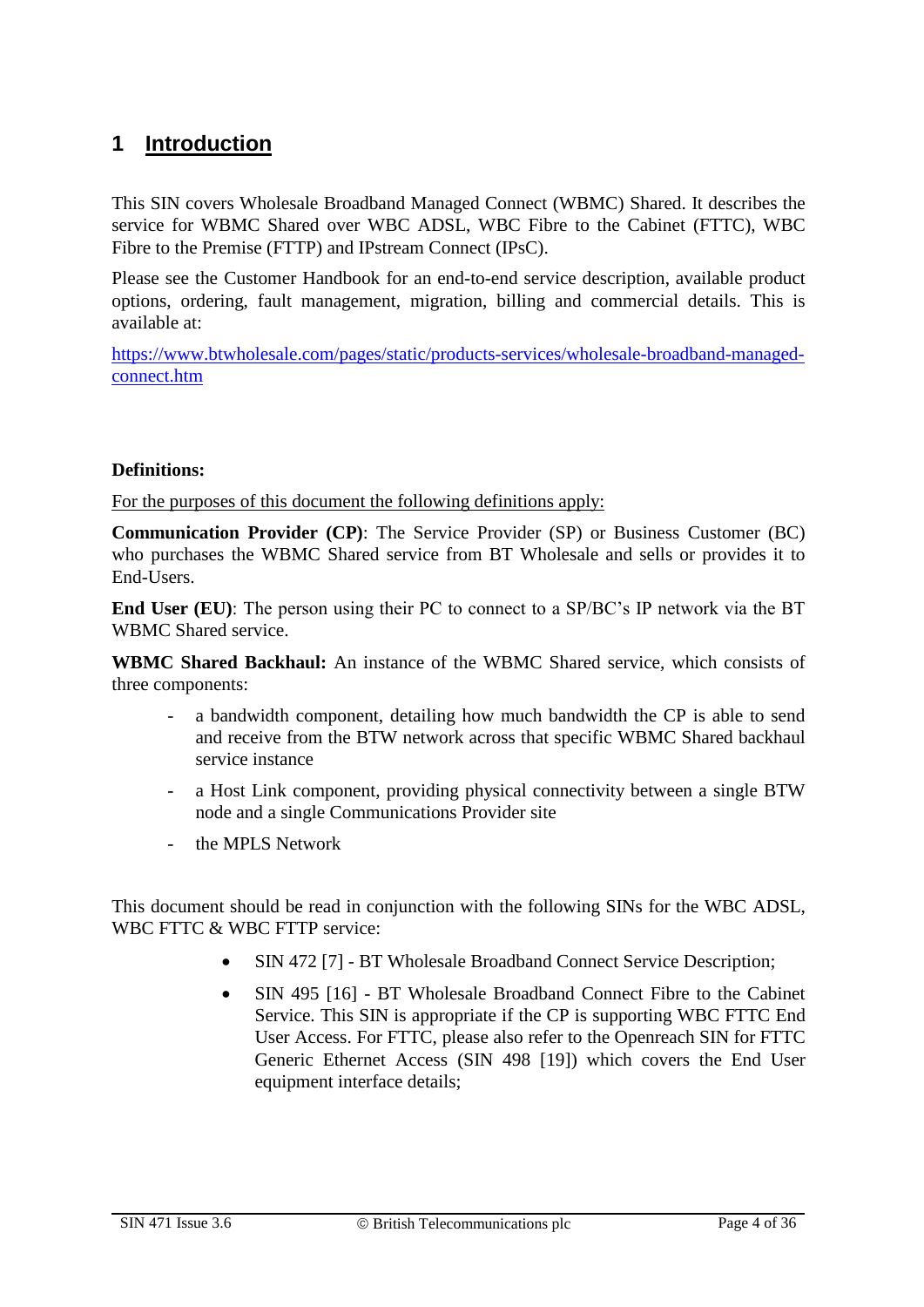• SIN 509 [22] – BT Wholesale Broadband Connect (WBC) Fibre to the Premise (FTTP) Service & Interface Description. This SIN is appropriate if the CP is supporting WBC FTTP End User Access. Please also refer to the Openreach SINs for FTTP Generic Ethernet Access (SINs 477 [8] & 506 [21]).

This document should be read in conjunction with the following SINs for the IPstream Connect service:

- SIN 482 [9] BT IPstream Connect Service Description;
- SIN 485 [11] BT IPstream Connect Office, BT IPstream Connect Home, BT IPstream Connect Max & BT IPstream Connect Max Premium Products;
- SIN 487 [14] BT IPstream Connect Symmetric. This SIN is appropriate if the CP intends to offer SDSL End User services;
- SIN 496 [17] BT IPstream Connect SID for Authentication;
- SIN 497 [18]- BT IPstream Connect SID for Accounting;
- SIN 502 [20] BT IPstream Connect Session Steering.

# <span id="page-4-0"></span>**2 Availability**

The WBMC Shared product is available within the following geographic footprint:

- At 1Gbps, within the reach of a standard reach BT Openreach EAD or WES 1Gbps product from the WBMC Shared Interconnect Nodes.
- At 10Gbps, within the reach of a standard reach BT Openreach EAD or WES 10Gbps product from a subset of the WBMC Shared Interconnect Nodes.

#### Notes:

1) BT Openreach EAD & WES products are used for Customer Sited Handover Host links. In Building Handover Host links at the WBMC Shared Interconnect Node are also available.

2) There has been a recent development to introduce a new method of providing hand-off at a subset of the London Datacentres (Telehouses) when connecting to a subset of the WBMC Shared Interconnect Nodes. This will not affect the geographic coverage of WBMC Shared.

The introduction of Metro Node Connectivity has increased the number of interconnect nodes supported for 1Gbps handover. Please refer to the WBMC Customer Handbook for an up-to-date list of available nodes.

See SIN 492 [15] & SIN 436 [5] for EAD & WES respectively, SIN 460 [6] for 10G WES and SIN 519 for 10G EAD [23], available at sinet.helpdesk@bt.com.

The end user coverage of WBC ADSL will grow as the 21C Network is rolled out. WBC FTTC & FTTP end user coverage is subject to Openreach's rollout plans. WBMC Shared will support WBC ADSL, WBC FTTC & WBC FTTP in accordance with their published plans. Please check the availability with your BT Account Manager, or refer to the following websites: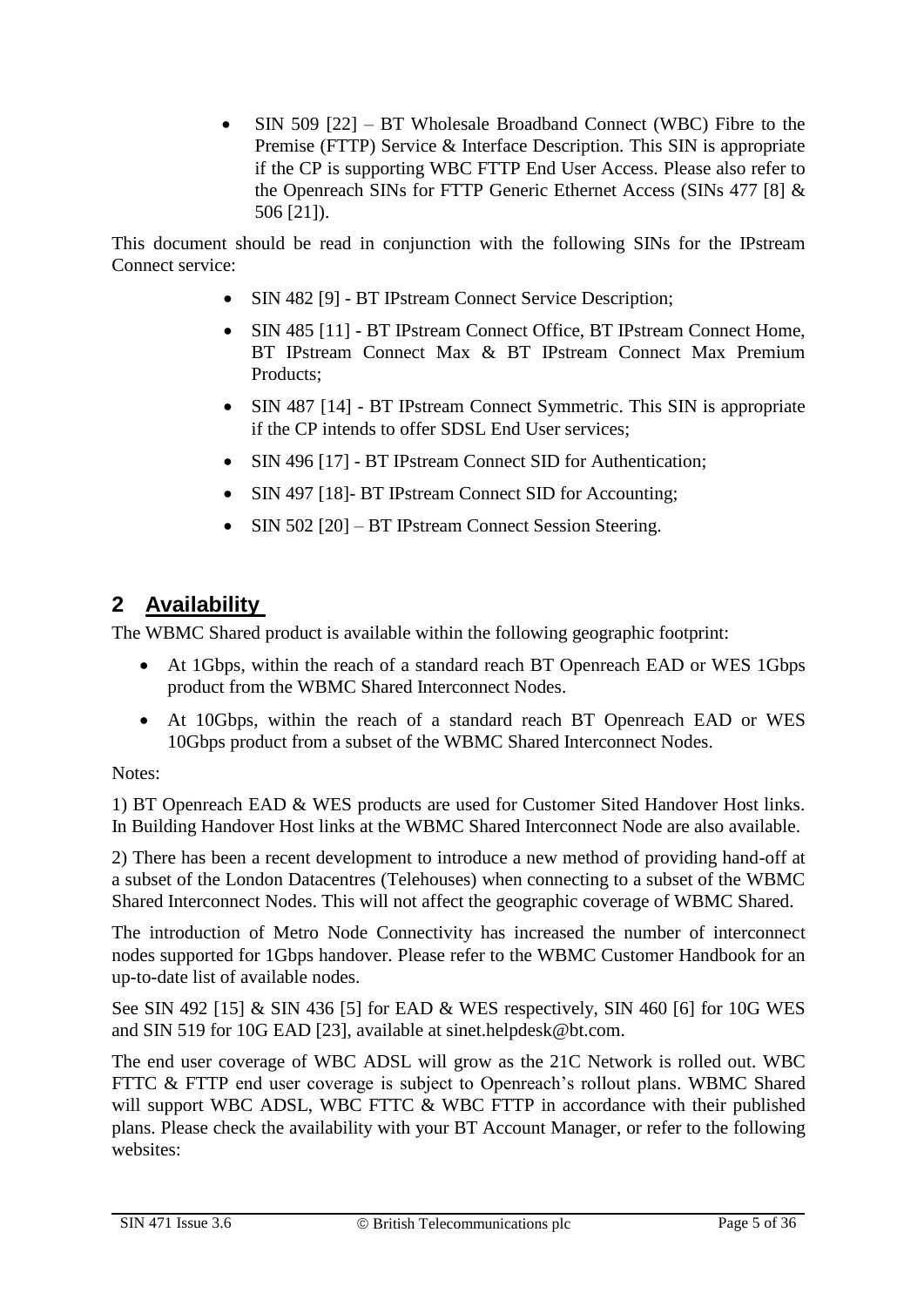- For WBC ADSL availability information, please see the "21C Broadband Service" Availability & Network Inventory" section at [https://www.btwholesale.com/pages/static/help-and-support/network-information.htm;](https://www.btwholesale.com/pages/static/help-and-support/network-information.htm)
- For WBC FTTC/FTTP, please see the availability information on the Openreach website: <http://www.superfast-openreach.co.uk/where-and-when/>

# <span id="page-5-0"></span>**3 Service Outline**

The WBMC Shared Service provides connectivity between the WBC ADSL, WBC FTTC, WBC FTTP & IPstream Connect products and the CP's network. WBMC Shared may be used by a CP to provide connectivity to WBC ADSL, WBC FTTC, WBC FTTP, IPstream Connect, or a combination of these products. The traffic for all products will be carried over the same customer Host Links.



**Figure 1 – Positioning of WBMC**

<span id="page-5-1"></span>WBMC Shared is an end-to-end Broadband product. The positioning of WBMC Shared and the products it consumes is illustrated in Figure 1 above.

WBC ADSL & IPstream Connect are based on the Openreach Shared Metallic Path Facility (SMPF), DSLAM/MSANs located in BT Exchanges and BRASes in the IPsC/WBC Interconnect Nodes. WBC ADSL supports ADSL2+ and includes ADSL2+ Annex M, which offers the possibility of greater upstream line rates by sacrificing some downstream line rate – see SIN 472 [7] for more details.

WBC FTTC End User Access differs in that it is based on the Openreach FTTC Generic Ethernet Access (GEA) product, which provides DSLAMs located in Street Cabinets and fibre from the Street DSLAMs to the BT Exchanges. WBC FTTC uses VDSL2 technology and allows higher bandwidths per End User compared with WBC ADSL (ADSL1  $\&$  2+)  $\&$ IPsC (ADSL1).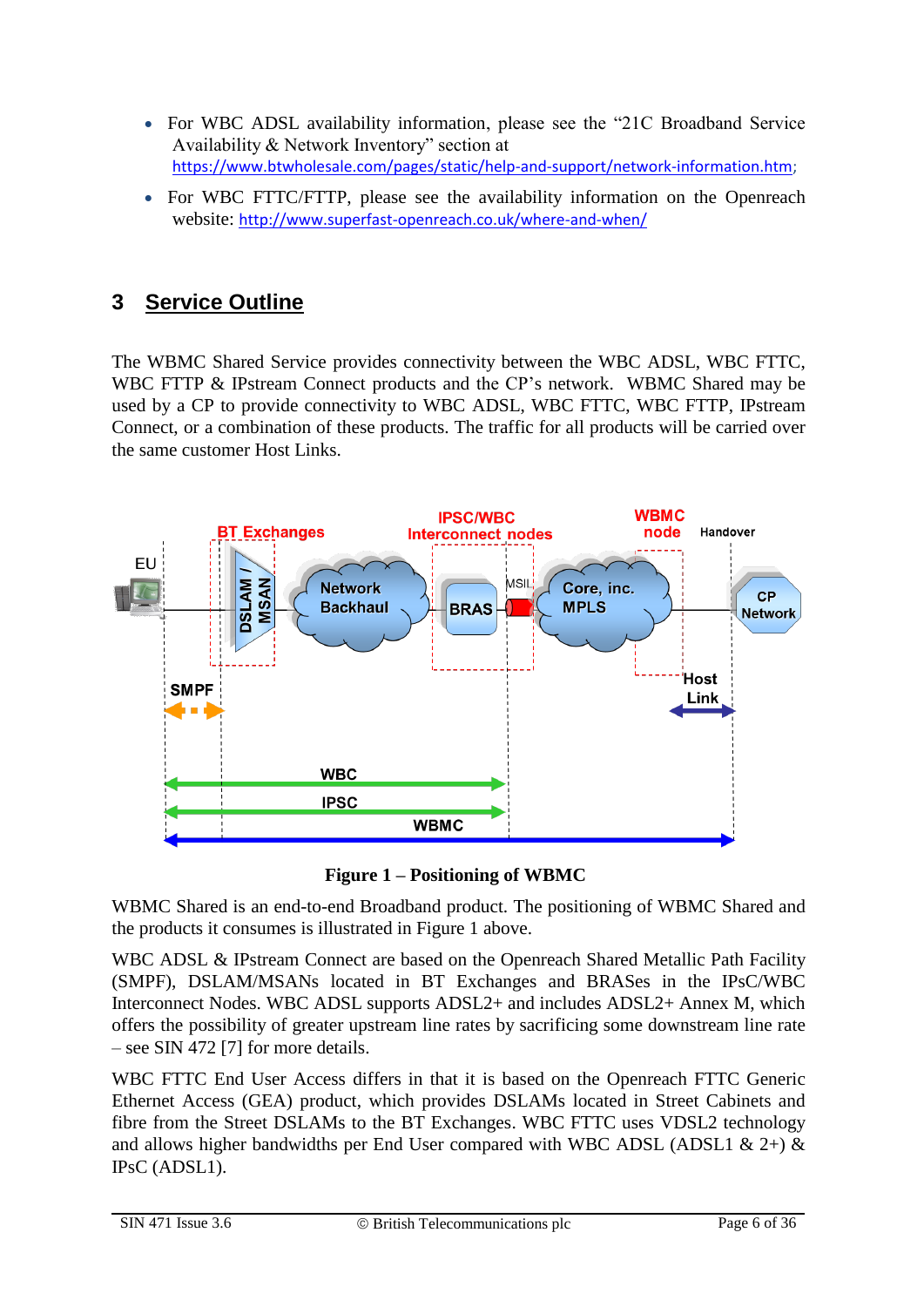WBC FTTP End User Access is based on the Openreach FTTP Generic Ethernet Access (GEA) product. It offers an active wholesale network connection from the WBC Aggregation Point (AP) to the end user premise, with Ethernet presentation at the End User's Network Interfaces. CPs will be able to provide their broadband services over this active network connection.

WBC ADSL, FTTC & FTTP End User Access traffic is passed to WBMC Shared over a common WBC backhaul network - only the End User access component differs for WBC ADSL, FTTC & FTTP. WBC ADSL, WBC FTTC, WBC FTTP and IPstream Connect are handed-off to the WBMC Shared core network via MSILs.

#### <span id="page-6-0"></span>**4 BT WBMC Shared (Aggregated) service**

#### <span id="page-6-1"></span>**4.1 General**

This service provides CP's with a means of accessing a Wholesale Broadband Connect (WBC) – ADSL, FTTC, FTTP & IPstream Connect (IPsC) end user base without the need to purchase interconnects at each of the WBC & IPsC interconnect nodes. A CP buys one or more WBMC Shared Backhauls as part of the WBMC Shared service. Each instance of backhaul represents a specific set of Host Links from a WBMC Shared Interconnect Node to the CP's network and an amount of bandwidth that the CP can send and receive over those Host Links. End user traffic from each of the WBC & IPsC nodes is carried in L2TP tunnels over a shared network to the WBMC Shared Interconnect Nodes. Please refer to the WBMC Customer Handbook for an up-to-date list of available WBMC Shared Interconnect Nodes. From a WBMC Shared Interconnect Node, the traffic is then delivered over the Host Links to the CP's network.

The delivery mechanism for these Host Links may be as follows:

- Customer Sited Handover, via either 1GE WES/EAD products or 10G WES/EAD, to the customer's premises;
- At a subset of the London Datacentres (Telehouses), when connecting to a subset of the WBMC Shared Interconnect Nodes, BT-provided DWDM transmission will be used to deliver the Host Links rather than WES/EAD;
- In Building Handover via BT Openreach CableLink to customer accommodation in the WBMC Shared Interconnect Node.

There will be differences in the provisioning mechanism for each option, which will be reflected in the WBMC Shared CRF.

There is a maximum number of 8 physical links (4 resilient 1G or 10G pairs) per WBMC Shared Backhaul purchased. A CP can choose to buy just a single WBMC Shared backhaul to provide connectivity to all WBC/IPsC interconnect points and all of their WBC (ADSL, FTTC and FTTP) & IPsC end users nationwide.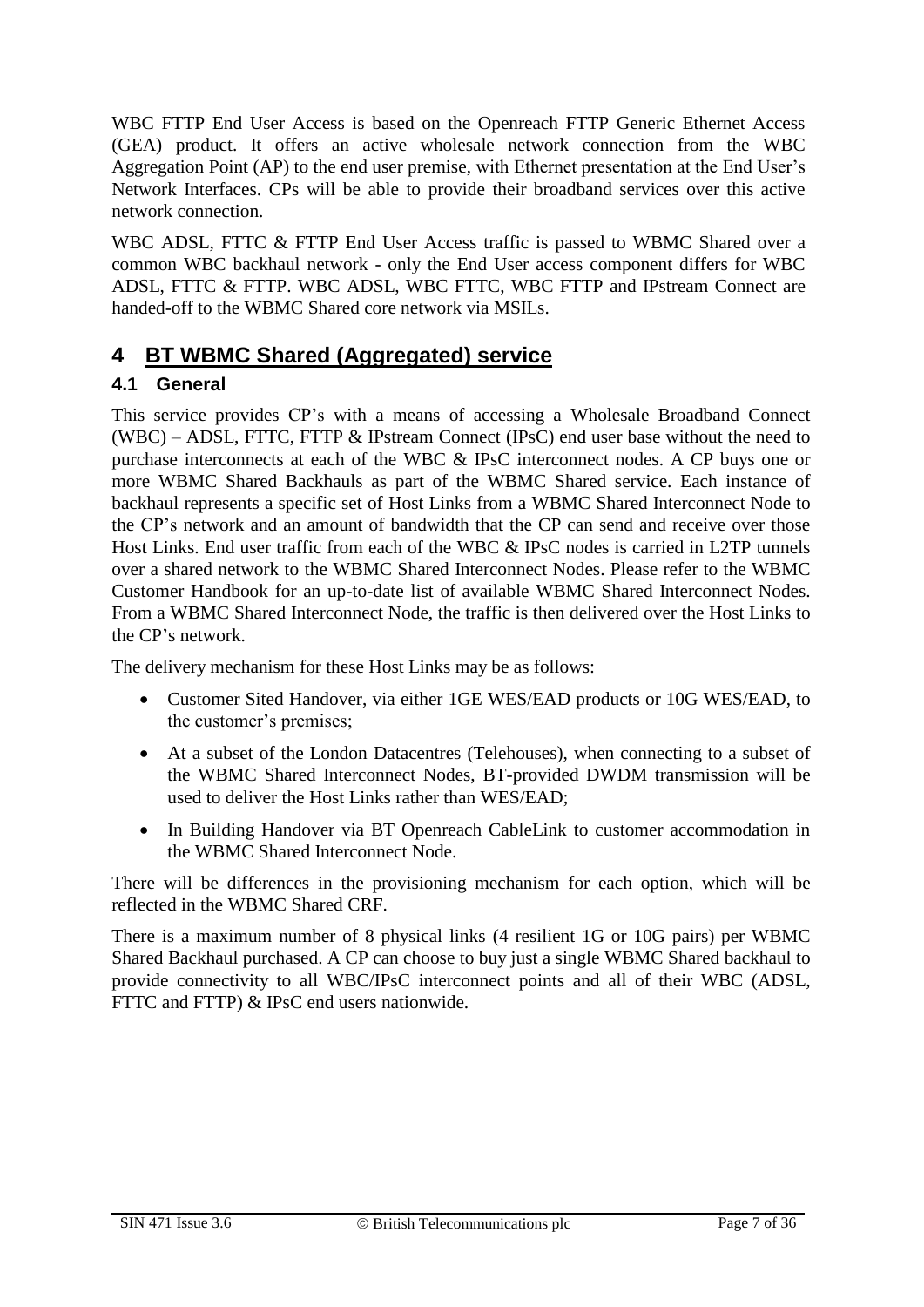

**Figure 2 – WBMC Shared Network Structure**

<span id="page-7-2"></span>The WBMC Shared service is only available in a PPP passthrough presentation option. With this option, PPP sessions are forwarded on to the CP's network within L2TP tunnels and it is the responsibility of the CP to terminate these PPP sessions and assign an IP address to the session. Note that there is no tunnel aggregation function within the WBMC Shared PPP passthrough service. The CP's network will receive a L2TP tunnel from each of the WBC & IPsC BRAS's to which their end users are connected.

At a later date, WBMC may introduce an IP presentation option where PPP session termination and IP address assignment occurs within BTW's network. **Please note that this is currently not available on WBMC Shared and the introduction of such will be subject to customer demand.**

#### <span id="page-7-0"></span>**4.2 Features of the Shared Aggregation product**

#### <span id="page-7-1"></span>**4.2.1 Available Contracted Bandwidths and traffic classes**

The WBMC Shared product aims to support the traffic classes available from the underlying products – WBC ADSL, WBC FTTC, WBC FTTP and IPstream Connect.

At present, WBC Best Efforts, WBC Real Time & IPsC Best Efforts traffic is supported by WBMC Shared.

Notes:

1) WBC Real Time QoS applies to appropriately-marked Downstream traffic.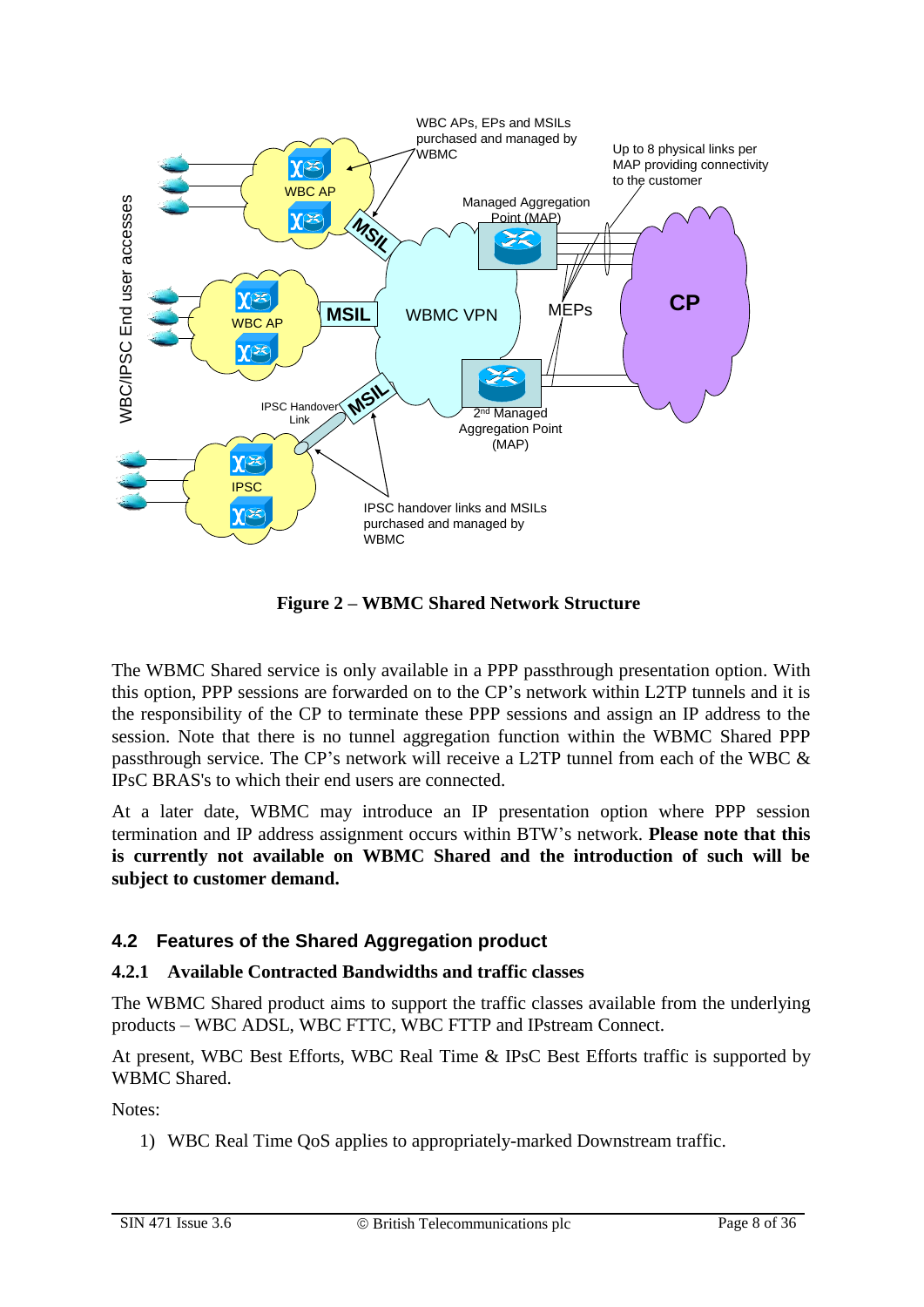2) The introduction of Assured Rate traffic will only be considered if there is sufficient demand from CP's to provide such.

The sum total Contracted Bandwidth of the traffic classes requested on a WBMC Shared order (plus the selected level of burst if appropriate) cannot exceed the bandwidth of the physical links carrying the traffic from BTW's network to the CP. The product is sold and supported on the basis that the physical links are used as resilient pairs. The following Contracted Bandwidth options are available  $\&$  apply to each traffic class supported (e.g. WBC Total BE, IPsC BE):

| Bandwidth | Step size |
|-----------|-----------|
| 1Mbps     |           |
| 2Mbps     |           |
|           |           |
|           | 1Mbps     |
| 10Mbps    |           |
|           |           |
|           |           |
| 12Mbps    |           |
|           |           |
|           |           |
| 50Mbps    | 2Mbps     |
| 55Mbps    |           |
|           |           |
|           |           |
| 100Mbps   | 5Mbps     |
| 110Mbps   |           |
|           |           |
|           | 10Mbps    |
| 500Mbps   |           |
| 520Mbps   |           |
|           |           |
|           | 20Mbps    |
| 1Gbps     |           |
| 1.05Gbps  |           |
|           |           |
|           | 50Mbps    |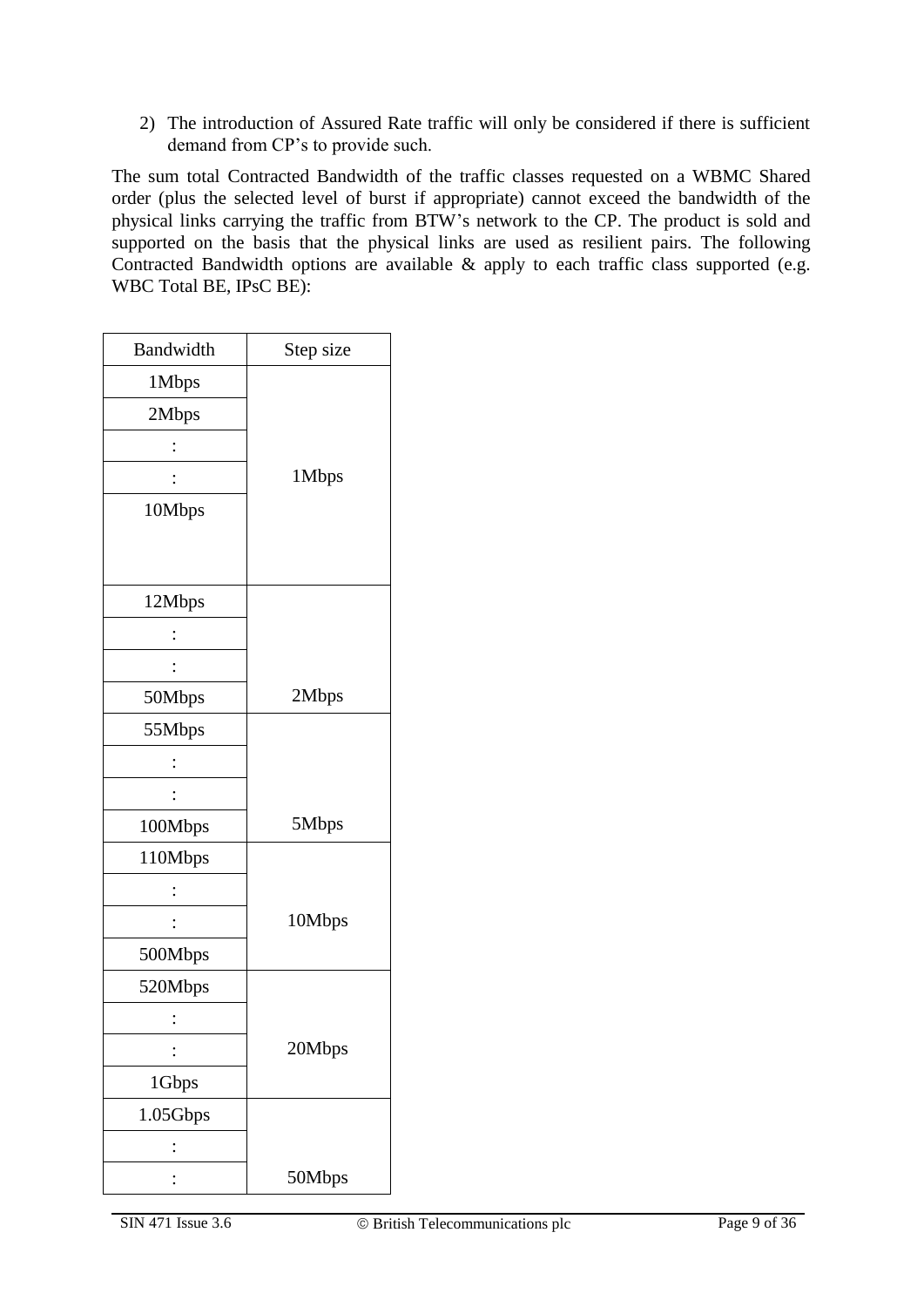| 2Gbps     |         |
|-----------|---------|
| 2.1Gbps   |         |
|           |         |
|           | 100Mbps |
| 3.9Gbps   |         |
| 4.03Gbps  |         |
|           |         |
|           | 134Mbps |
| 8.6Gbps   |         |
| 8.86Gbps  |         |
|           |         |
|           | 268Mbps |
| 17.18Gbps |         |
| 17.72Gbps |         |
|           |         |
|           | 536Mbps |
| 34.36Gbps |         |
| 35.44Gbps |         |
|           |         |
|           | 1.07G   |
| 39.73Gbps |         |

Notes:

1) 1Mbps = 1 Million bits per second

2) The bandwidth measurements for billing and policing are made at the Ethernet layer and include the Ethernet header, payload and trailer but do not include the pre-amble, start of frame delimiter or the interframe gap.

3) There is a hard partitioning of WBC and IPsC traffic within the WBMC Shared product. Unused allocations of traffic for WBC cannot be re-used for IPsC, and vice-versa.

4) CPs will buy bandwidth for the WBC Real Time QoS service as a subset of their WBC Total Best Efforts bandwidth, rather than a completely separate bandwidth. Real Time traffic will be charged as a delta on the Best Efforts charge. This solution allows CPs to utilise their full contracted WBC bandwidth for WBC Best Efforts when it is not being used for Real Time QoS, making it possible to re-use spare WBC Real Time bandwidth as WBC Best Efforts without incurring excess charges.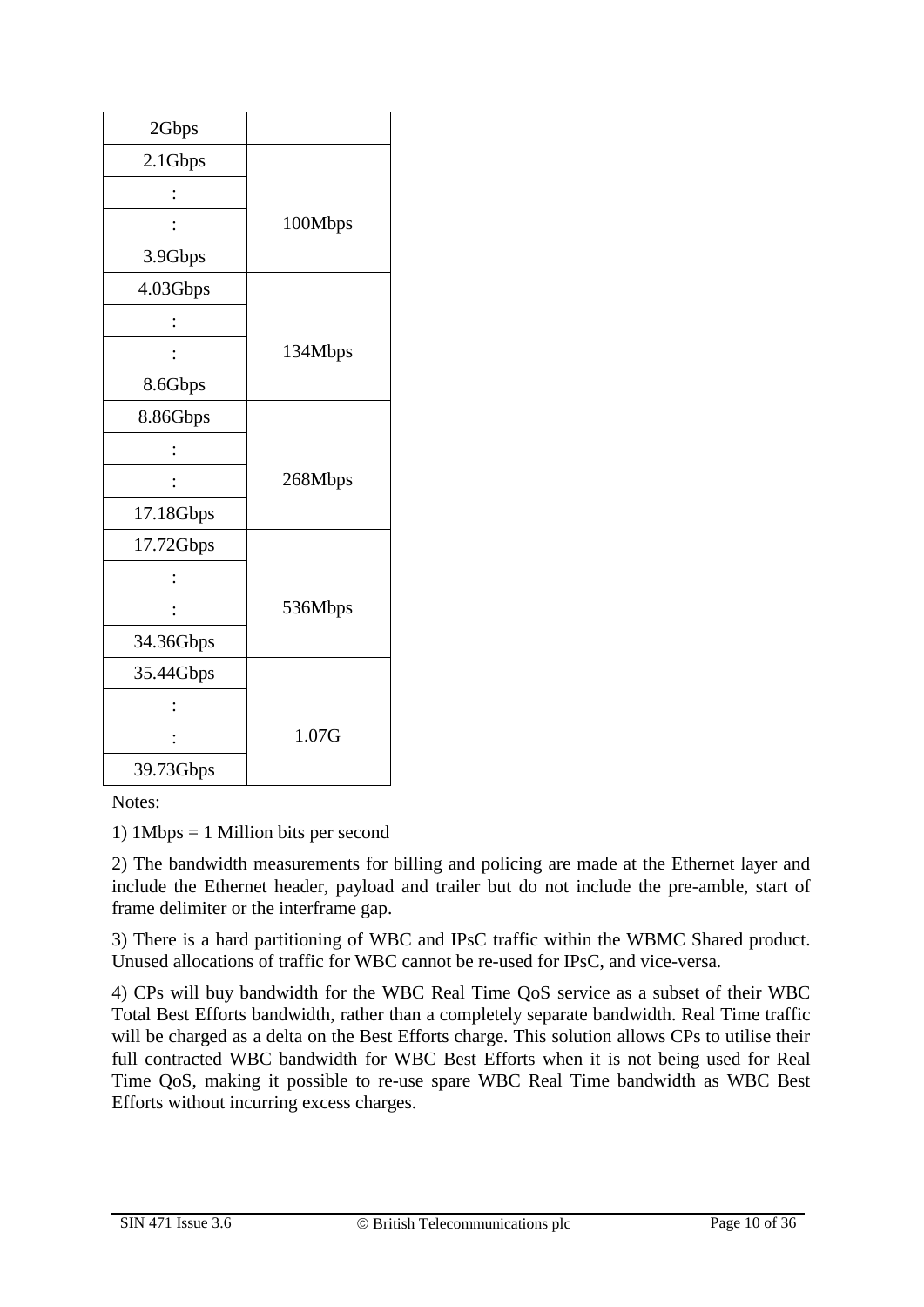The WBMC Shared network will police the bandwidth on a WBMC Shared Backhaul instance. For the 1G service, traffic will be policed to the contracted bandwidth purchased plus the level of burst (the "burst cap") selected by the CP. The 10G service does not require a burst cap. If the 2 halves of a Host Link are used as Master/Standby, the bandwidth will be policed to the contracted bandwidth. If load-shared, the CP could burst to double the contracted bandwidth and would be charged appropriately.

The default burst levels for 1G for each type of bandwidth are as set out in the Customer Handbook. For bandwidth & burst charges please see the WBMC Shared Terms and Conditions.

#### <span id="page-10-0"></span>**4.2.2 Connectivity to the CP's network and Routing updates**

The CP will be provided with dedicated, WBMC-specific circuits to connect to the CP's network. BTW will provide a number of resilient circuits to meet the CP's requirements. Initial WBMC Shared Host Link orders were met using the Openreach WES product. As of 1<sup>st</sup> December 2009, all new 1G WBMC Shared Customer Sited Handover Host Link orders were met using Openreach EAD. From launch, 10G WBMC Shared Customer Sited Handover Host Link orders were met using the Openreach 10G WES product. All new 10G WBMC Shared Customer Sited Handover Host Link orders will be met using Openreach 10G EAD. All In Building Handover Host Link orders are met using Openreach CableLink.

At a subset of the London Datacentres (Telehouses), when the CP wishes to connect into a subset of the WBMC Shared Interconnect Nodes, a new solution is being introduced which uses BT-provided DWDM transmission to deliver the Host Links rather than WES/EAD. The provisioning mechanism will have some differences, which will be reflected into the WBMC Shared CRF. The CRF will guide the CP to choose the correct option for their premises.

A mix of WES and EAD-provided Host Links for the same customer service is supported.

A mix of WES/EAD and Transmission handover will be supported.

A mix of In Building Handover and Customer Sited Handover Host Links is supported on the same WBMC Shared service instance.

The product does not support a mix of 1G and 10G Host Links on the same WBMC Shared service instance. Customers wishing to move from 1G to 10G Host Links will be migrated to a new 10G service.

All Customer Sited Handover Host Links are provided using Resilience Option 2. For WES/EAD delivery, Resilience Option 2 requires 2 EAD or WES NTEs to be installed at the CP's premises. For DWDM transmission delivery to Datacentres (Telehouses), the BT delivery will terminate at a specified patch panel, and the CP will be responsible for connecting between their equipment and the BT patch panel.

The termination of both links at the CP premises must be in the same customer building; however the 2 links may be terminated in different rooms of the same building.

In Building Handover Host Links are provided using two Openreach CableLinks to the CP's accommodation in the WBMC Shared Interconnect Node. Notes:

1) Subsequent orders to the same CP location will be provided on the same pair of CableLinks;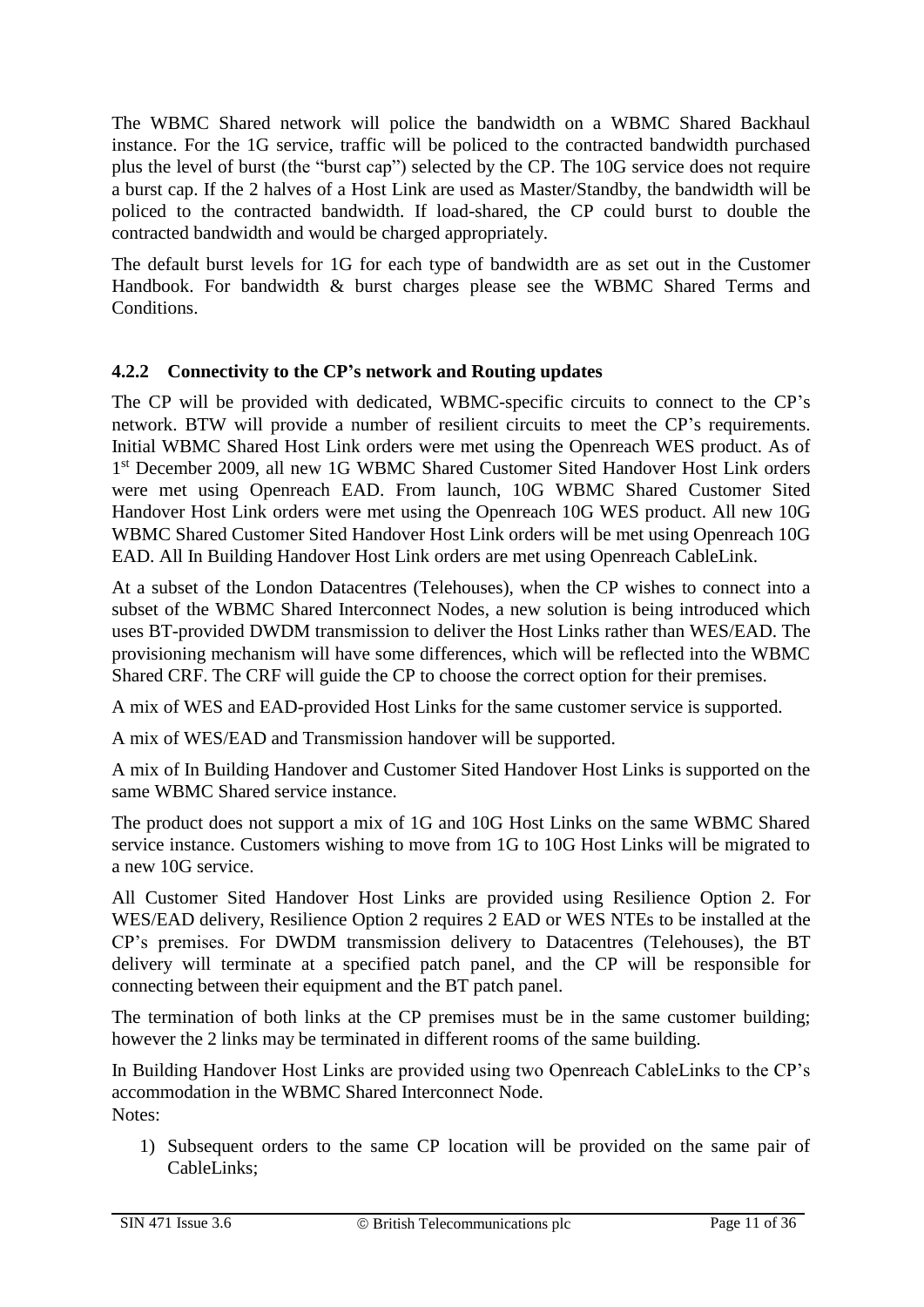2) It is the CP's responsibility to obtain accommodation in the WBMC Shared Interconnect Node, provide rack space for the CableLink, and install the equipment needed to interface with WBMC Shared Host Links.

For rack, space and physical presentation details of the service delivered via 1G EAD please see the EAD SIN (SIN 492 [15]) and the EAD Product Description; for 10G WES delivery please refer to the 10G WES SIN (SIN 460 [6]) and WES Product Handbook; for 10G EAD delivery please refer to the 10G EAD SIN (SIN 519 [23]) and EAD Product Description. For In Building Handover please refer to the Openreach CableLink Product Description. The SIN's are available from http://www.btplc.com/sinet/. The WES, EAD & CableLink product documentation is available from the Openreach website.

Notes:

- The current resilient WES  $&$  EAD product offerings do not offer guaranteed separacy of fibres but separacy is provided on a best endeavours basis;
- For 1G Customer Sited Handover via EAD, the WBMC service currently only supports the Dual LC 1000BaseLX (Single Mode fibre) presentation option;
- For 1G WES Customer Sited Handover, the service uses the Dual SC 1000BaseLX (Single Mode fibre) presentation option;
- Where 1G DWDM Transmission is utilised to Datacentres, the service uses Dual SC/PC 1000BaseLX (Single Mode fibre) presentation;
- For 1G In Building Handover, the service uses SC/APC 1000BaseLX (Single Mode Fibre) presentation;
- For 10G WES Customer Sited Handover, the service uses the Dual SC/PC 10GBase-LR (LAN-PHY) Single Mode fibre presentation option;
- For 10G EAD Customer Sited Handover, the service uses the Dual LC 10GBase-LR (LAN-PHY) Single Mode fibre presentation option;
- Where 10G DWDM Transmission is utilised to Datacentres, the service uses Dual SC/PC 10GBase-LR (LAN-PHY) Single Mode fibre presentation;
- For 10G In Building Handover, the service uses SC/APC 10GBase-LR (LAN-PHY) Single Mode fibre presentation;
- The WBMC use of EAD will not utilise the User Link Loss Forwarding option.

The traffic will be presented to the CP within a VLAN. The same VLANs will carry both IPsC and WBC traffic types. Each bearer will have its own VLAN ID. BT will inform the CP of the VLAN IDs allocated during the provisioning process. BT will allocate VLAN IDs from the range 1006 to 1253 to each bearer, though if a VLAN ID clashes with an existing VLAN ID in use within the CP's network, the CP can request that the ID be changed (note that the new VLAN ID must also be in the range 1006 to 1253 and must not clash with a VLAN ID already in use).

For each physical link (2 per Host Link) connecting the CP's network to BT's network, an eBGP peering will be set-up between the BT network and the first Layer 3 CP device connected to the physical link. For each eBGP peering, a CP-provided RIPE public /30 address range is required.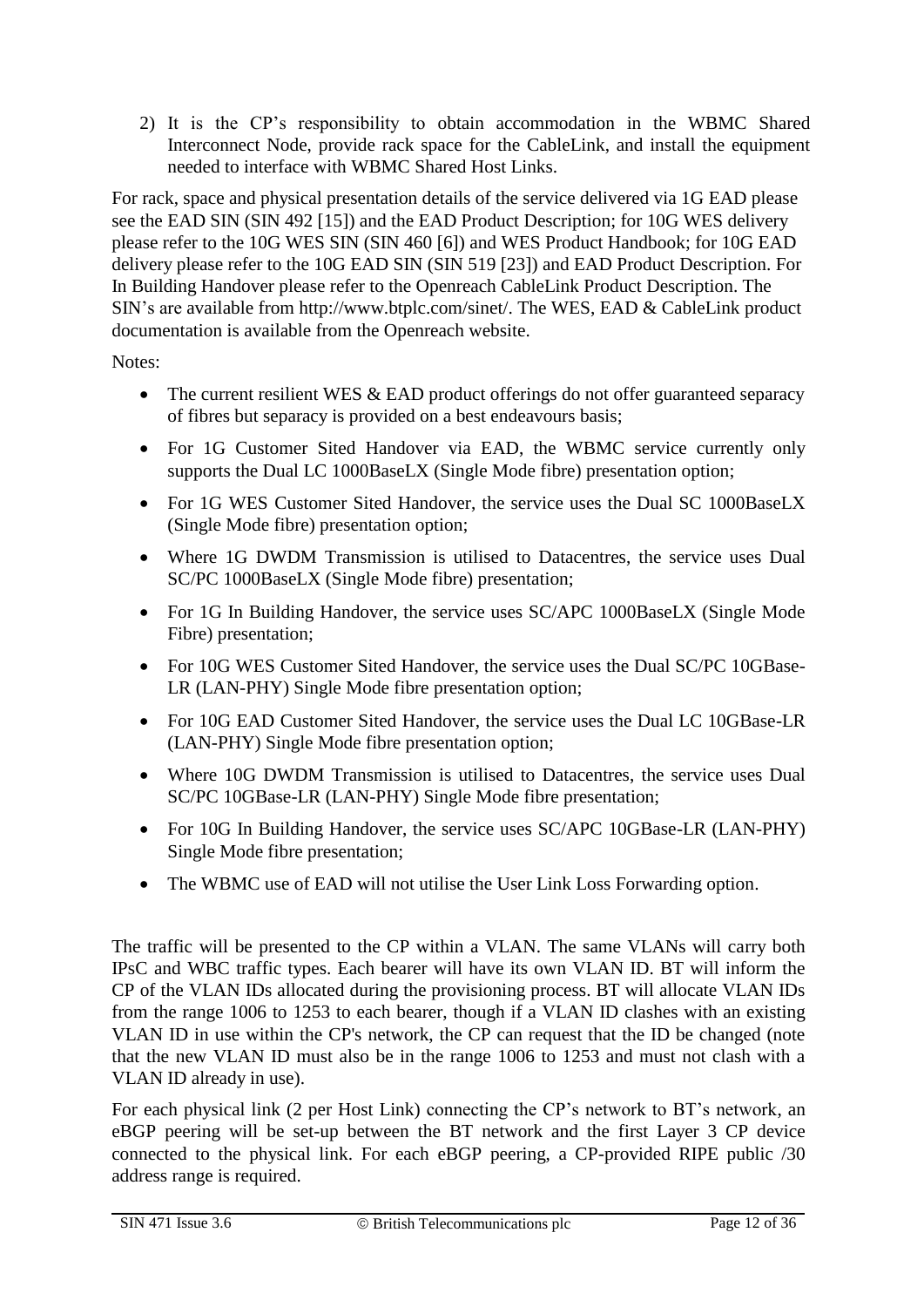The CP is advised not to place a L2 switch in front of the L3 device as this may compromise the availability of the service. WBMC recommends that the first networking device in the CPs network should terminate the Host Link layer 3 VLANs and the eBGP peering.

For all Host Link VLANs between the BT network and the CP, the CP should set their MTU size large enough to allow L2TP packets in the downstream direction without fragmentation. BT will use a MTU size of 1900 bytes on the VLANs. eBGP updates may be sent as 1900 byte packets, therefore the CP should ensure that there are no devices in their network that would prevent packets of that size.

At the point of ordering the service the CP will be asked to define a number of IP address ranges to associate with each eBGP peer. The address ranges must be public IP address ranges. They will be configured within an Access Control List (ACL) on the corresponding WBMC Shared device so that when the address range is advertised from the associated eBGP peer, the route can be accepted into the BTW network and traffic from the WBC & IPsC aggregation points can find its way to the correct device in the CP's network via the WBMC Shared Interconnect Node. WBMC will support up to 384 pre-agreed, separate prefixes (IP address ranges) per eBGP peer. BTW will reject routes advertised by the CP that have not previously been specified for that eBGP peer as part of a WBMC Shared Backhaul order.

For example, if the CP specifies the prefixes 10.16.164.0/29 & 10.16.164.8/29 on the CRF, and the CP advertises the prefix 10.16.164.4/32, this would not be allowed as it is not an agreed prefix. To work in this way the CP would need to specify the following prefixes:

- $\bullet$  10.16.164.0/29
- $\bullet$  10.16.164.4/32
- $\bullet$  10.16.164.8/29

It is permissible for the CP to plan ahead by informing BT when placing their order of prefixes for additional LNSes that they the plan to use in future. The CP may also add prefixes to their service at a later date using the WBMC CRF.

It is permissible for the CP to advertise the same prefixes out of multiple eBGP peers into the same WBMC Shared Interconnect Node. If the CP advertises the same prefixes from multiple eBGP peers associated with different WBMC Shared backhauls, BTW cannot guarantee the appropriate distribution of traffic across the backhauls.

WBMC will only allow prefixes that have a single AS number in the AS path list. Should a CP have a requirement to advertise prefixes with multiple AS numbers in the AS path list, this will be evaluated on a case by case basis.

The CP may advertise MEDs (Multi-Exit Discriminators) alongside the address ranges via their eBGP peers into the WBMC Shared network. WBMC Shared will honour these route metrics and distribute the upstream traffic (from BTW's network to the CP's network) accordingly.

Note: MEDs will only work across eBGP peers associated with a single WBMC Shared service instance at a single interconnect node.

For downstream traffic, the CP may distribute the traffic across each Host Link into a WBMC Shared Interconnect Node as they see fit within the capacity of each of the bearers available and the Contracted Bandwidth for the various traffic classes purchased from WBMC Shared as part of the WBMC Shared Backhaul.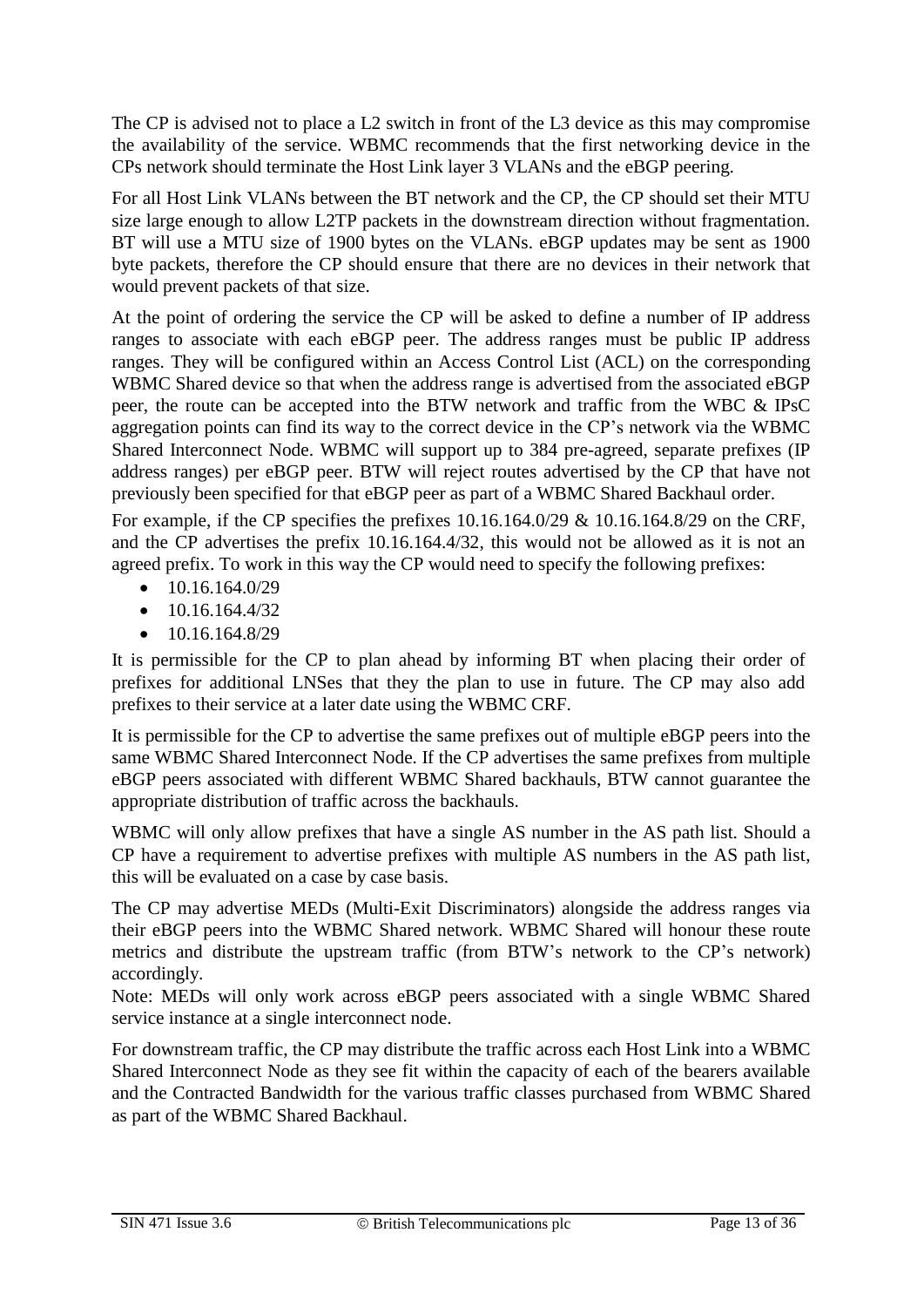WBMC will advertise the IPsC and WBC BRAS tunnel end point IP addresses as individual /32's over the eBGP peers to CPs. The number of prefixes advertised for BRAS tunnel end points will increase, and the number of L2TP tunnels will grow, as the number of WBC BRASes increases.

Note: With the introduction of the new MSE BRAS in WBC, there is a requirement for additional IP addresses to be made available by WBMC Shared to WBC, for use as MSE Tunnel End Points. There is the potential for the number of WBC BRASes to grow by up to 2560 in future.

#### <span id="page-13-0"></span>**4.2.3 Autonomous System (AS) Numbers**

The CP will provide an Autonomous System (AS) Number when ordering their WBMC Shared service. The same AS Number will be used for all Host Links associated with a service instance.

The same AS Number may be used for WBMC Shared services at different handover nodes, however:

- If multiple service instances are required from the same WBMC Shared Interconnect Node, they must have different AS numbers;
- If multiple Metro Node Connectivity service instances are required, it is possible under exceptional circumstances that separate AS numbers may need to be provided for each, even if the service instances handoff at different Metro Nodes. If this occurs the CP will be informed during the order process and asked to provide a second AS Number.

#### **16 bit vs. 32 bit AS Numbers**

The WBMC Shared product currently supports 16 bit AS numbers only. RIPE has stated that from January 2010 it will no longer issue 16 bit AS numbers, but will operate AS Number assignments from an undifferentiated 32-bit AS Number allocation pool.

The preference is for CP's to use 16-bit Public AS Numbers, however if this is not possible, CP's should propose a 16-bit Private AS number which will need to be negotiated with WBMC to avoid a clash with another CP. The AS number CPs need to peer with on WBMC is 65200. Also 2856, 65020, 65099, 65100 and 65400 are used within WBMC and as such all are unavailable to CPs.

If WBMC Shared supports 32 bit AS Numbers in the future, this will be reflected in an updated SIN.

#### <span id="page-13-1"></span>**4.2.4 Direction of sessions at end user login**

#### <span id="page-13-2"></span>4.2.4.1 General

The CP will be required to support one tunnel per BRAS from within the WBC and/or IPsC network to each of the CP's specified tunnel end points – there is no tunnel aggregation function within the WBMC Shared product.

#### <span id="page-13-3"></span>4.2.4.2 Service Selection Name Options

In order to allow a degree of flexibility in mapping end users into various end points or interconnects into the CP's network, WBMC Shared supports the use of Service Selection Names to appropriately direct the end users PPP session through the network based on the end user login details.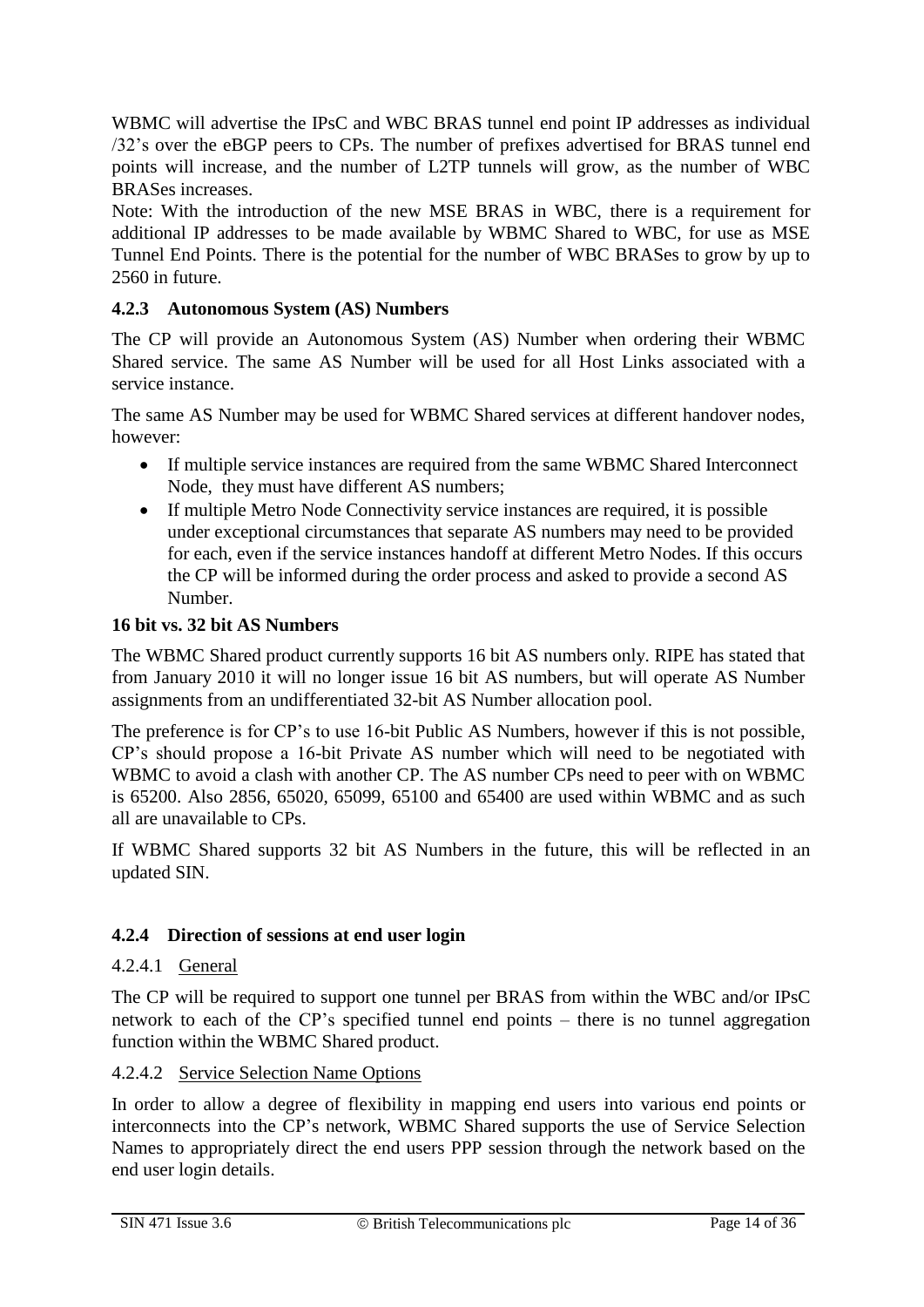The same Service Selection Name (SSN) may be used for both the IPsC & WBC services over WBMC Shared. There is a limit of 50 Service Selection Names per CP in total. Requests for more than 50 Service Selection Names may be considered in exceptional circumstances – please discuss with your Account Manager.

Service Selection Names can be used in a variety of configurations as detailed below to achieve the desired distribution of the CP's end user base across the WBMC Shared service. The Service Selection Name is the last part of the text entered by the end user during the CHAP authentication process used within WBC, IPsC and WBMC.

Illustration:

If an end user entered the username of [joe.bloggs@WBMC.ISP.com,](mailto:joe.bloggs@WBMC.ISP.com) the text after the @ symbol constitutes the Service Selection Name, in this case WBMC.ISP.com

Where a range of tunnel end points is specified to BT, the CP can map Service Selection Name to tunnel end points in the following ways:

- One Service Selection Name to one tunnel end point
- One Service Selection Name to many tunnel end points (recommended for high availability of service)
- Many Service Selection Names to one tunnel end point
- Many Service Selection Names to many tunnel end points (recommended for high availability of service)

As stated above, the CP is required to advertise the tunnel end points into the BTW network. The CP can choose to advertise some tunnel end points associated with a SSN through one WBMC Shared Backhaul instance, and others associated with the same SSN through a different Backhaul instance. There is no restriction on SSN to Backhaul mapping, only SSN to tunnel end point mapping where a pre-configured list of tunnel end points is held in the WBMC Shared network against an SSN.

Where many tunnel end points are used, the CP should be advised that there is a limit of 400 IP addresses per Service Selection Name.

#### <span id="page-14-0"></span>4.2.4.3 Presentation of Service Selection Name

This is how the username and Service Selection Name is presented to the CP in the RADIUS Access requests. There are two formats available, listed below.

Note: Where a Service Selection Name is used for both IPsC and WBC, the CP must ensure that the same presentation of the Service Selection Name is used for both services.

#### **Default Service Selection Name**

Two formats of presenting the Service Selection Name and user name are supported. These are:

[End.user@link.business-name.com](mailto:End.user@link.business-name.com)

Link.business-name.com/end.user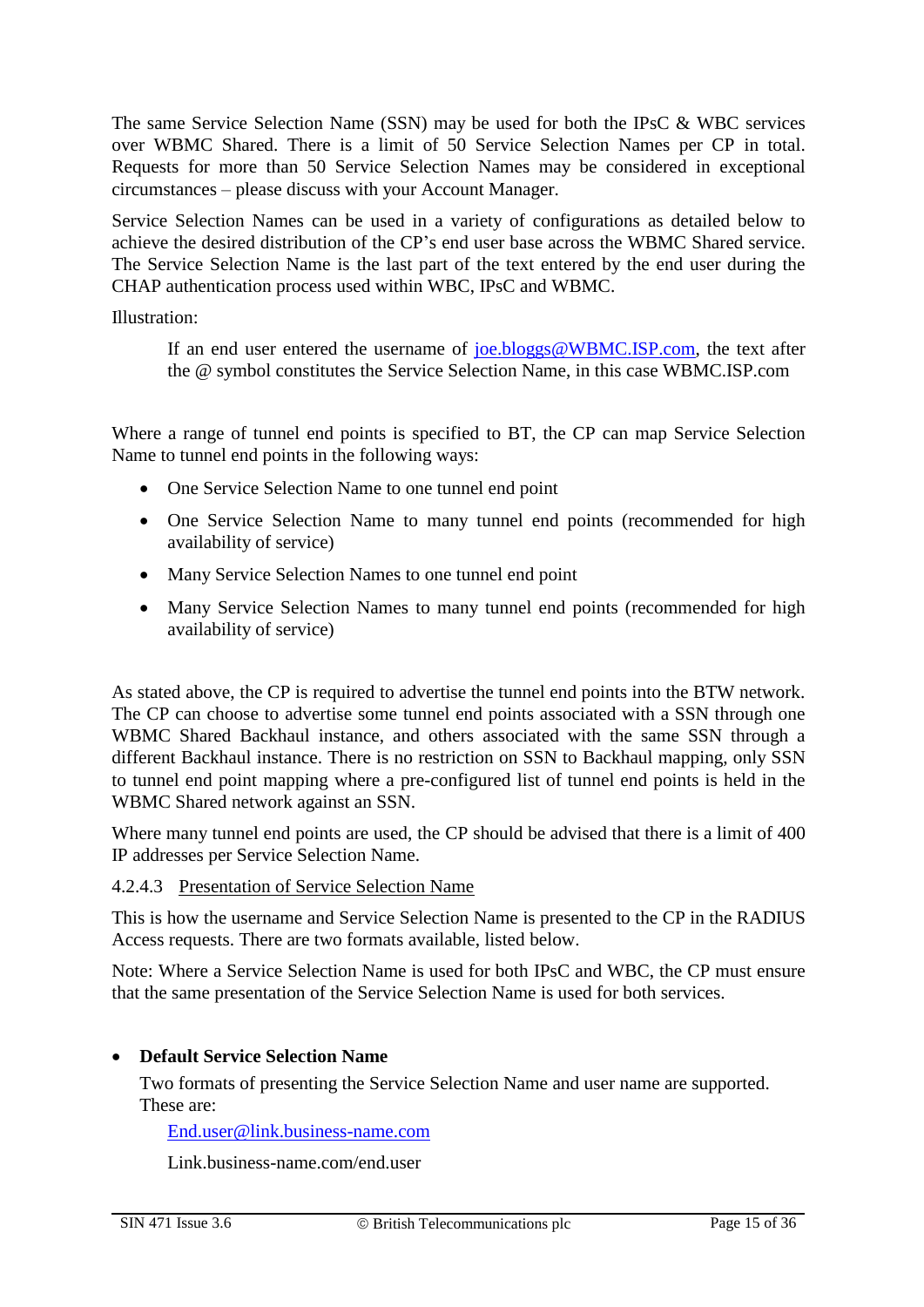*Please note:* 

- *The characters '/', '\', '%''@','!', '\$' and '#' are reserved characters and can not be used within a username or domain name.*
- *It is possible for CP's to receive "domain/user" even if they are expecting "user@domain". How this is processed is up to the CP.*

The Virtual Service Selection Name option (presented below) is not compatible with the '/' delimiter Service Selection Name format.

#### **Virtual Service Selection Names**

This option will allow a portion of the username to be included in the Service Selection Name of the WBMC Shared service.

For example, a CP with a Service Selection Name of sp.com and an End User with a name of Fred Bloggs could have a login string of 'fred@bloggs.sp.com' and would have this string presented to their RADIUS.

This is primarily used for groups of End Users using multiple mailboxes from a single connection e.g. different first names for a family connection or employees with a company.

With Virtual Service Selection Names everything to the left of the first '.' in the Service Selection Name is treated as a wildcard, everything to the right of the first '.' is treated as the selecting Service Selection Name (the Service Selection Name entered on the End User CRF). Only a single string pre-pending the selecting Service Selection Name is allowed (i.e.  $\cdot$ .' – may not be included), e.g. in:-

[fred@bloggs.isp.com](mailto:Fred@blogs.isp.com)

"fred" is the username

"bloggs" is the wildcard

"isp.com" is the selecting domain name.

#### <span id="page-15-0"></span>4.2.4.4 Username and Service Selection Name length

The maximum length of the combined username and Service Selection Name string can be no longer than 253 characters (including the separator).

The maximum length of a Service Selection Name is 32 characters (applies to everything to the right of the first '.' if the Virtual Service Selection Name option is selected).

#### <span id="page-15-1"></span>**4.2.5 WBC-Specific Session Handling Information**

WBMC Shared will present L2TP tunnels from WBC into the CP's network to the tunnel end point as specified by:

- i) the CP's RADIUS at login of each end user, OR
- ii) a pre-configured list of tunnel end points associated with the Service Selection Name presented by the end users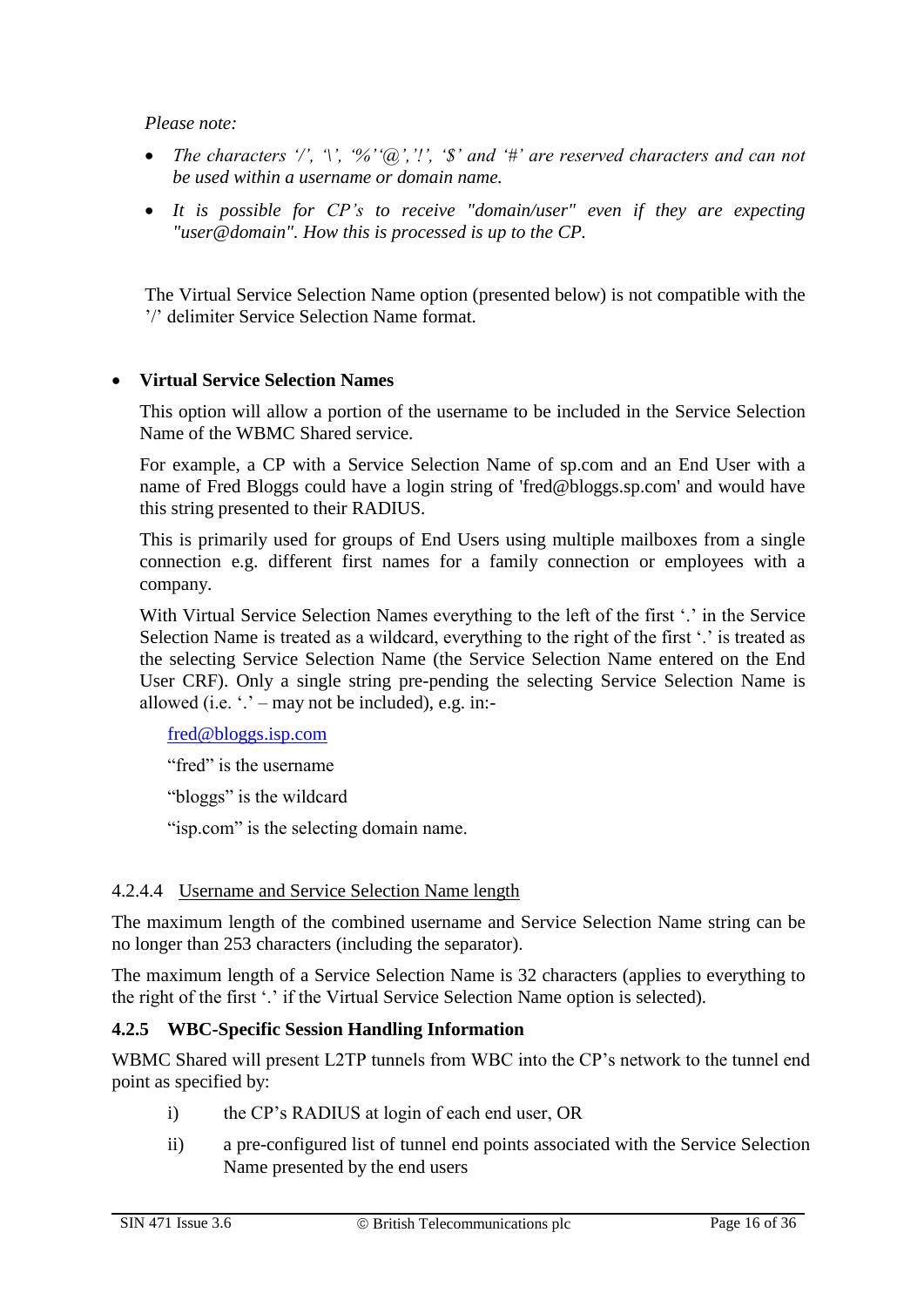The option to use either of these methods is selectable on a Service Selection Name (SSN) by Service Selection Name basis. Note that there is a limit of 4 CP RADIUS's per WBMC Shared Backhaul service, and a limit of 2 (Primary & Secondary) CP RADIUS servers per Service Selection Name.

#### <span id="page-16-0"></span>4.2.5.1 WBC Session Handling under failure

If the WBMC Shared service loses all connectivity with the CP's RADIUS server then any PPP sessions with a Service Selection Name requiring communication with the CP RADIUS will be terminated within the BTW network. This feature protects the BT network from the effects of End User's equipment continuously trying to establish a PPP session and thus protects the rest of the service from a degraded performance. Similarly if WBC loses contact with the WBMC Shared proxy servers, any new PPP sessions will be terminated within the BTW network. The maximum PPP session duration associated with this feature is 10 minutes.

Where the CP has elected for the pre-configured static list of tunnel end points per Service Selection Name, if connectivity to a particular tunnel end point is lost, the WBMC Shared service will send subsequent login attempts to an alternative tunnel end point within the preconfigured list.

#### <span id="page-16-1"></span>4.2.5.2 WBC FTTC PPP Session Timeouts

SIN 495 [16] explains that, unlike WBC ADSL end user accesses, WBC FTTC use the PPP session establishment to inform the BT Wholesale BRAS of the Openreach line rate. It is therefore essential that the PPP session is re-started every time the VDSL line retrains. To ensure this, the PPP timeout values must be set to less than 20 seconds by the CP. This is a shorter timeout than would normally be used for WBC ADSL end user sessions.

#### <span id="page-16-2"></span>**4.2.6 IPsC-Specific Session Handling Information**

WBMC Shared will present L2TP tunnels from IPstream Connect into the CP's network to the tunnel end point as specified by either:

- i) the CP's RADIUS at login of each end user (IPsC Session Steering), OR
- ii) a pre-configured list of tunnel end points associated with the Service Selection Name presented by the end users.

#### <span id="page-16-3"></span>4.2.6.1 IPsC Session Handling under failure

If the CP's RADIUS is used for end user authentication and/or session steering, and the WBMC Shared service loses all connectivity with the CP's RADIUS server then any PPP sessions with a Service Selection Name requiring authorisation from the CP RADIUS will be terminated within the BTW network. This feature protects the BT network from the effects of End User's equipment continuously trying to establish a PPP session and thus protects the rest of the service from a degraded performance. The maximum PPP session duration associated with this feature is 10 minutes.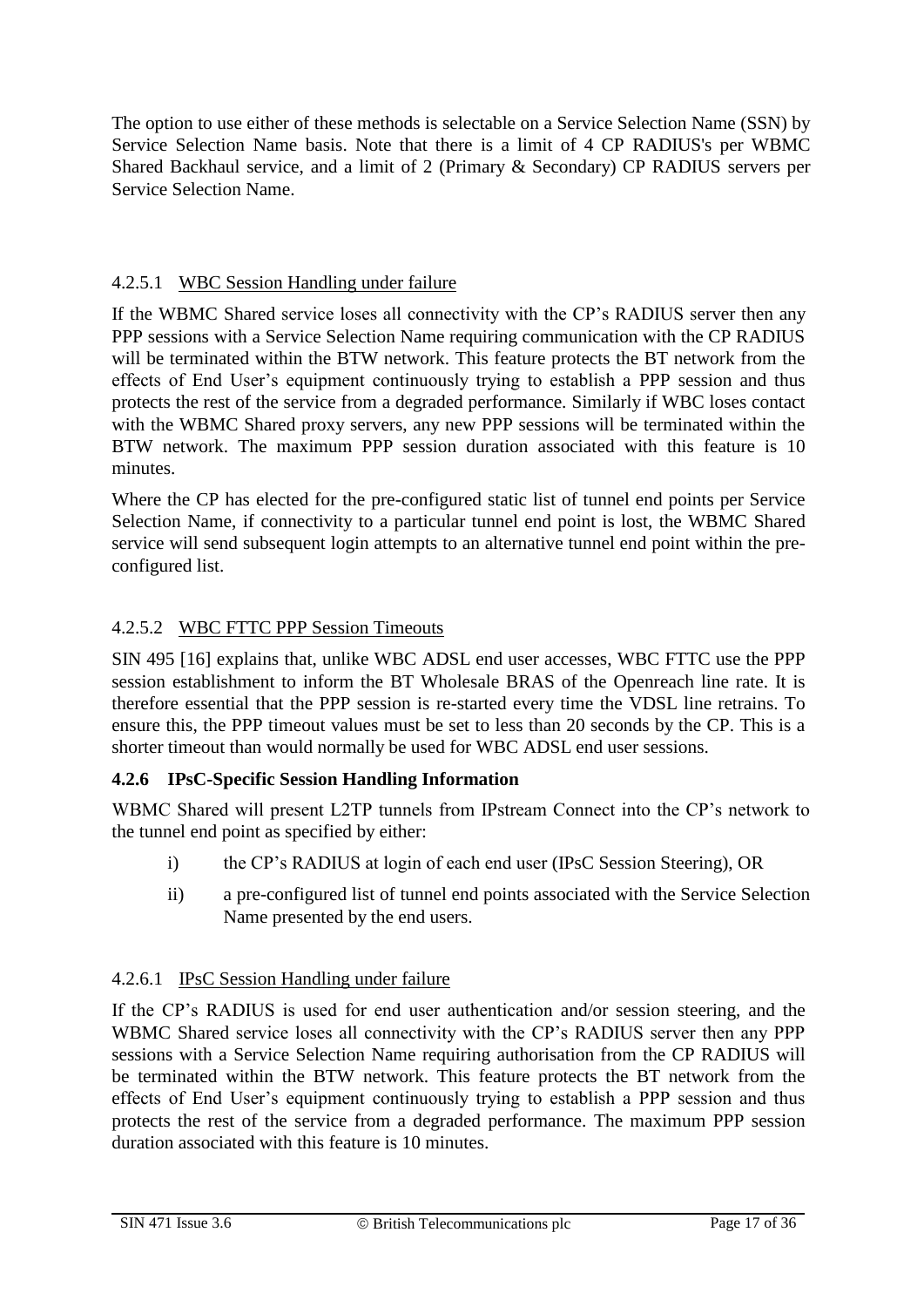If IPsC loses contact with the WBMC Shared proxy servers & IPsC Session Steering has been selected, the IPsC RADIUS will attempt to tunnel to a set of default tunnel end points that have been pre-defined for the Service Selection Name.

If a statically pre-configured list of tunnel end points is used  $\&$  connectivity to a particular tunnel end point is lost, the WBMC Shared service will send subsequent login attempts to an alternative tunnel end point within the pre-configured list.

#### <span id="page-17-0"></span>**4.3 RADIUS Interface detail**

#### <span id="page-17-1"></span>**4.3.1 General**

WBMC Shared provides a combined interface for both WBC and IPsC RADIUS traffic. Although WBC and IPsC are similar Broadband products, they do have key differences which will be reflected in the way the WBMC Shared to CP RADIUS interface works.

The following is a summary of the two services from a RADIUS point of view :

- Both WBMC Shared over WBC and IPsC optionally support session steering, allowing the CP to decide which LNS Tunnel End Point to use for each End User that logs on. The IPsC solution requires that all tunnelling parameters associated with a given Tunnel Server Endpoint are tagged with the same tag number (even if there is only one endpoint), whereas tagging is optional for WBC;
- Both WBC and IPsC support RADIUS Authentication of the End Users. For both, WBMC Shared will provide a Service Identifier (SID) which will allow the CP to validate the SID as part of the authentication process. The SID for WBC End Users will have a prefix 'BBEU'. The SID for IPstream Connect End Users will have the prefixes 'FTIP' or 'BBIP';
- For IPsC, it is possible to take RADIUS authentication without Session Steering. For WBC, the 2 features are linked and must be used together.
- Both WBC and IPsC support RADIUS Accounting which WBMC Shared will pass to the CP if required. IPsC Accounting packets do not require a CP RADIUS response, whereas WBC Accounting packets do require a response.

Note: The following authentication scenarios are supported for a given CP Service Selection Name:

- No RADIUS authentication interface for WBC (ADSL, FTTC, FTTP) or IPsC end users;
- A RADIUS authentication interface for WBC (ADSL, FTTC, FTTP) and IPsC end users. Tunnel session steering supported for WBC and (optionally) IPsC end users;
- A RADIUS authentication interface (including tunnel end point session steering) for WBC (ADSL,FTTC, FTTP) end users, but not for IPsC end users.

The product **does not** support the scenario where the CP requires a RADIUS authentication interface for IPsC end users but not for WBC (ADSL, FTTC, FTTP) end users on the same Service Selection Name.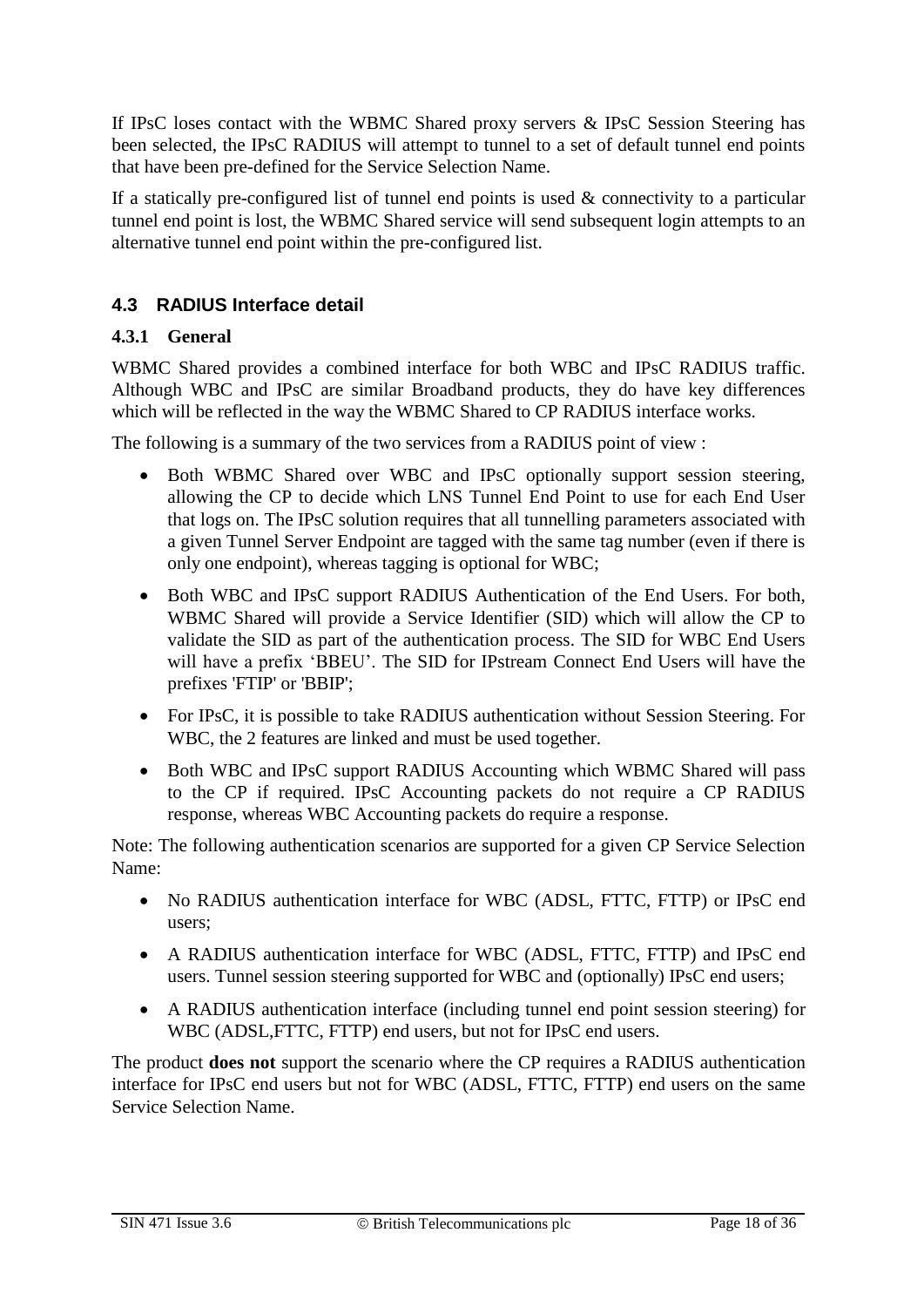CP's can elect to receive RADIUS authentication and / or accounting packets from WBMC Shared. CP's can specify up to four RADIUS IP addresses per WBMC Shared Backhaul Service which can be selected to receive authentication and / or accounting information. For each Service Selection Name, up to two RADIUS servers can be specified for Authentication, and up to two for Accounting. For both Authentication & Accounting, if two RADIUS Servers are specified, they will be treated as Primary & Secondary.

Note: If a CP has more than one WBMC Shared Service, it is possible to specify 4 different CP RADIUS server addresses for each service, and direct the RADIUS traffic to the primary RADIUS via one service and the secondary via another.

To ensure that the RADIUS traffic takes a trusted, defined route through the Backhaul to the CP's network and does not route via the internet, WBMC Shared uses NAT (network address translation) within the WBMC Shared network to translate from an IP address assigned within the WBMC Shared network to the IP address provided by the CP for their RADIUS. The CP will be informed of the IP addresses used within the WBMC Shared network as the CP is required to advertise these addresses into WBMC Shared via eBGP to allow the status of routes to the CP's RADIUS to be maintained and delivery of RADIUS traffic to the CP under certain link failure conditions to continue.

#### <span id="page-18-0"></span>**4.3.2 Differentiating between IPsC & WBC RADIUS traffic**

As mentioned above the IPsC & WBC RADIUS work differently. As WBMC is combining 2 access services, the CP needs to ensure that they handle the WBC and IPsC RADIUS interfaces appropriately.

#### <span id="page-18-1"></span>4.3.2.1 Agnostic Approach (Recommended)

One approach is to treat all RADIUS requests the same regardless of where they originate. In this scenario, the CP does not differentiate between their responses to WBC & IPsC RADIUS requests.

For authentication requests, the CP returns the same attributes for both services, covering the required attributes of both WBC & IPsC. The solution will ensure that irrelevant attributes for WBC or IPsC are removed or do not impact the service.

For Session Steering, WBC only requires tagging of tunnel attributes in the RADIUS authentication access-accept if there is more than one Tunnel-Server-Endpoint, whereas IPsC requires tagging even if there is only one. The agnostic approach would be to always tag tunnel attributes regardless of whether the response is to WBC or IPsC.

It is important to be aware that for WBC (ADSL, FTTC, FTTP) End Users and IPsC if Session Steering has been chosen, the returned Tunnel End Point will be used by BT when setting up the tunnel to the CP's LNS. For IPsC without Session Steering the address will not be used by BT when setting up the Tunnel to the LNS – in this scenario BT will use the Tunnel End Points pre-built against the Service Selection Name in the IPsC RADIUS.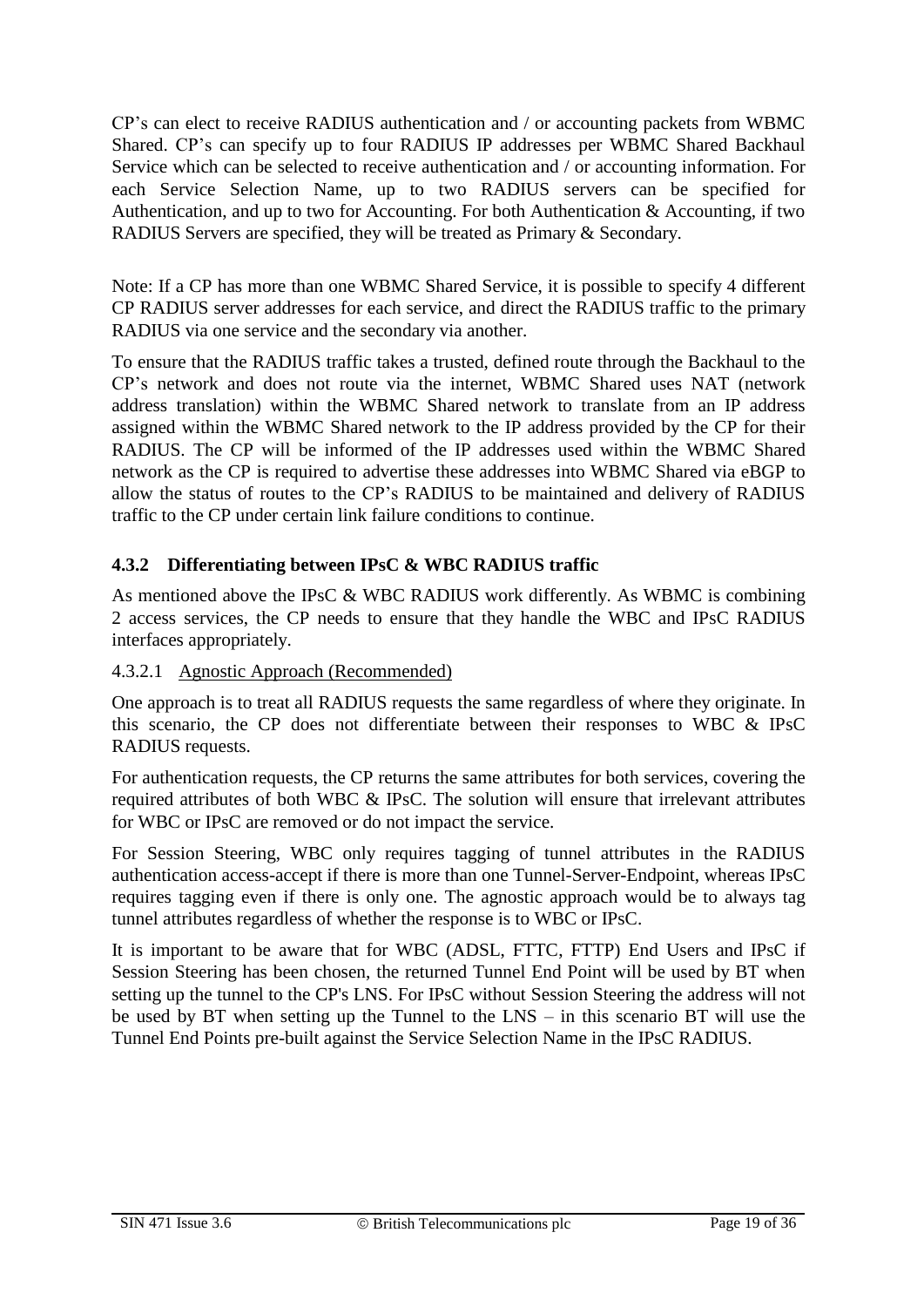For accounting, the CP may send an accounting response for all accounting packets (as required for WBC) however since IPsC does not accept responses to accounting packets, the WBMC Shared solution will ensure accounting responses are not passed back to the IPsC RADIUS.

Note: If the customer requires IPsC Accounting packets to be sent to a Secondary RADIUS server if their Primary RADIUS doesn't respond, the CP must respond to accounting packets to avoid receiving duplicates.

#### <span id="page-19-0"></span>4.3.2.2 Differentiating between service types

If the CP does not wish to take an agnostic approach, there are two suggested ways of differentiating between IPsC and WBC RADIUS requests:

- 1) Use the Calling Station ID value in the authentication request or accounting record. This will start with "BBEU" for WBC (ADSL, FTTC, FTTP) End Users, and "FTIP" or "BBIP" for IPsC End Users;
- 2) For Authentication requests, act on the BT Vendor Specific Attribute of 594 which is used by the IPsC RADIUS, but not by the WBC RADIUS.

#### <span id="page-19-1"></span>**4.3.3 RADIUS Interface for WBC End Users**

#### <span id="page-19-2"></span>4.3.3.1 WBC End User Authentication and Tunnel Selection

If the CP elects to have Access Requests for some or all of their Service Selection Names proxied then the CP's RADIUS will receive messages in the following format.

| N <sub>0</sub> | <b>Attribute</b>     | <b>Value</b>                | <b>Comment</b>                      |
|----------------|----------------------|-----------------------------|-------------------------------------|
| 1              | User-Name            | <b>CHAP</b> username        | Name and domain as entered by End   |
|                |                      |                             | User                                |
| 2              | User-Password        | <b>User Password</b>        | As captured by the WBC BRAS. (See   |
|                |                      |                             | notes below)                        |
| 3              | <b>CHAP-Password</b> | User's CHAP                 | As captured by the WBC BRAS. (See   |
|                |                      | password                    | notes below)                        |
| $\overline{4}$ | NAS-IP-Address       | <b>BRAS</b><br>IP<br>source | Public IP address assigned by WBMC  |
|                |                      | address                     | Shared                              |
| 5              | NAS-Port             | <b>BRAS</b> local port      |                                     |
| 6              | Service-Type         | Framed                      |                                     |
| $\overline{7}$ | Framed-Protocol      | <b>PPP</b>                  |                                     |
| 31             | Calling-Station-     | End User's Line ID          | As Defined by WBC - see SIN 472 [7] |
|                | Id                   |                             |                                     |
| 32             | NAS-Identifier       | String                      | Unspecified, but unique to each WBC |
|                |                      |                             | <b>BRAS</b>                         |
| 33             | Proxy-State          | unique string               |                                     |
| 44             | Acct-Session-Id      | unique string               |                                     |
| 61             | NAS-Port-Type        | (5) Virtual                 |                                     |

The CP's RADIUS must respond with attributes from either Table 2 or 3.

<span id="page-19-3"></span>**Table 1 Access-Request Attributes for WBMC Shared over WBC**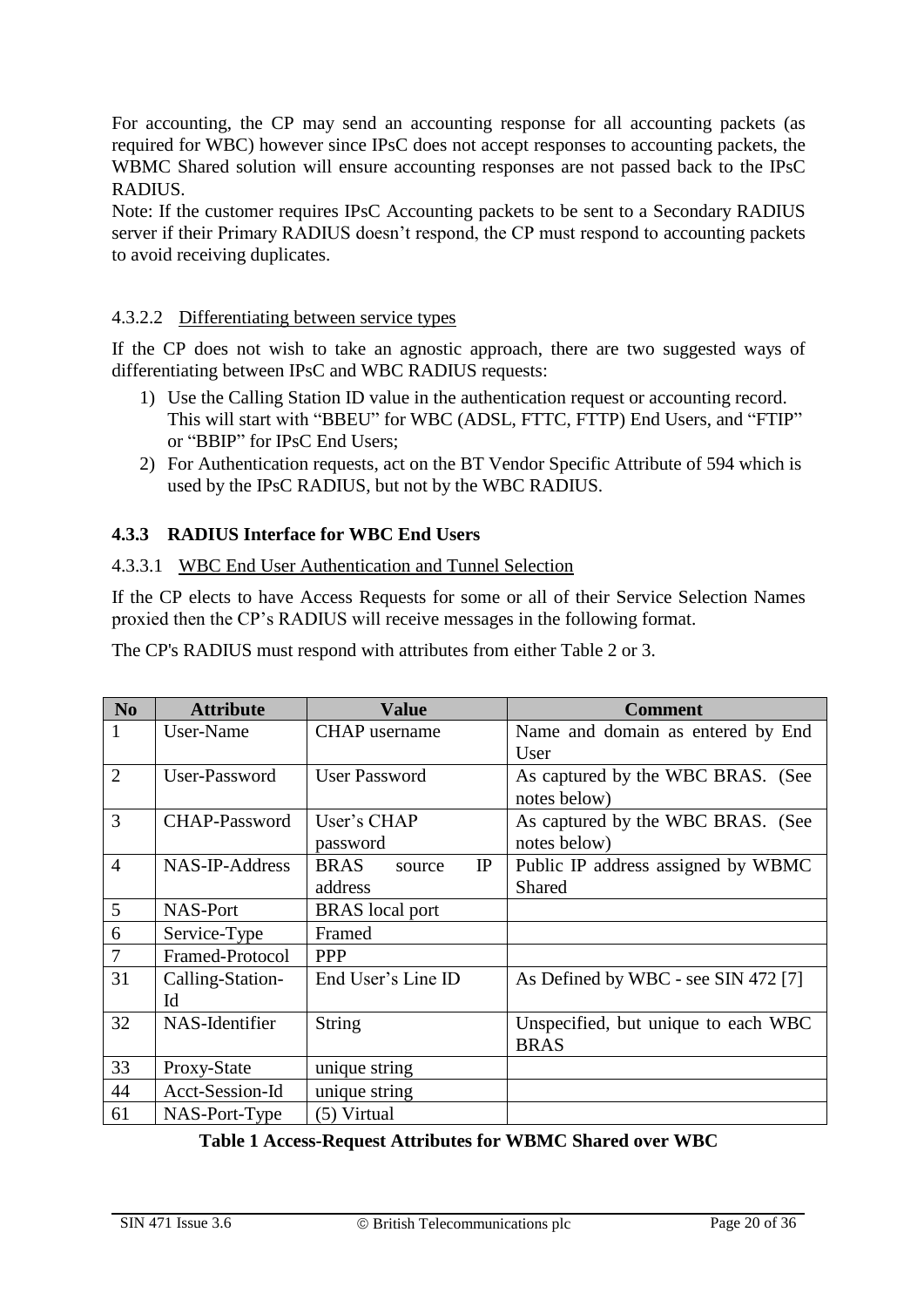Note: The option specified in RFC 2865 [3], where the CHAP challenge is a 16 byte value, is used. Therefore the Access-Request authenticator contains the CHAP challenge and the CHAP-Password attribute contains the CHAP identity and response string.

Note: It is understood that WBC will support User-Password and CHAP-Password. Either User-Password or CHAP-Password will be supplied in the request, not both.

The CP RADIUS can return either an Access-Accept, or an Access-Reject in response to an Access-Request.

The set of attributes supported in an Access-Reject are shown in [Table 2.](#page-20-0) A RADIUS Accounting start or stop record will not be sent in response to an Access-Reject.

| N <sub>0</sub> | <b>Attribute</b> | Value         | <b>Comment</b>                                                      |
|----------------|------------------|---------------|---------------------------------------------------------------------|
| 33             | Proxy-State      | unique string | Exact copy of Proxy-State from the<br>corresponding Access-Request. |

| Table 2 Access-Reject Attributes for WBMC Shared over WBC |  |
|-----------------------------------------------------------|--|
|-----------------------------------------------------------|--|

<span id="page-20-0"></span>The range of Access-Accept attributes supported is shown in [Table 3.](#page-20-1)

| N <sub>0</sub> | <b>Attribute</b>      | <b>Value</b>      | <b>Comment</b>                          |
|----------------|-----------------------|-------------------|-----------------------------------------|
| 25             | Class                 | unique string     | Optional - one or more instances        |
| 33             | Proxy-State           | unique string     | of Proxy-State<br>from<br>Exact<br>copy |
|                |                       |                   | corresponding Access-Request.           |
| 64             | Tunnel-Type           | L <sub>2</sub> TP |                                         |
| 65             | Tunnel-Medium-Type    | IPv4              |                                         |
| 67             | Tunnel-Server-        | LNS IP address    | (Note 1)                                |
|                | Endpoint              |                   |                                         |
| 69             | Tunnel-Password       | password          | Formatted to RFC2868                    |
| 82             | Tunnel-Assignment-ID  | string            | Optional                                |
| 83             | Tunnel-Preference     | integer           | Optional (Note 2)                       |
| 90             | Tunnel-Client-Auth-ID | string            | Optional (Note 3)                       |

<span id="page-20-1"></span>**Table 3 L2TP Access-Accept Attributes for WBMC Shared over WBC**

Note 1: Only the dotted decimal notation format required in RFC 2868 [1] is supported. This is the IP address of an LNS within the CP's network. This must be a Public IP address.

Note 2: This attribute is used to specify the relative preference of each tunnel end point as described in RFC 2868 [1].

Note 3: The Tunnel-Client-Auth-ID is used to populate the L2TP Host Name AVP as described in RFC 2661 [2]. If the Tunnel-Client-Auth-ID attribute is not used, the default host name from the BRAS will be used. The format of this host name is unspecified but will be unique for any given BRAS.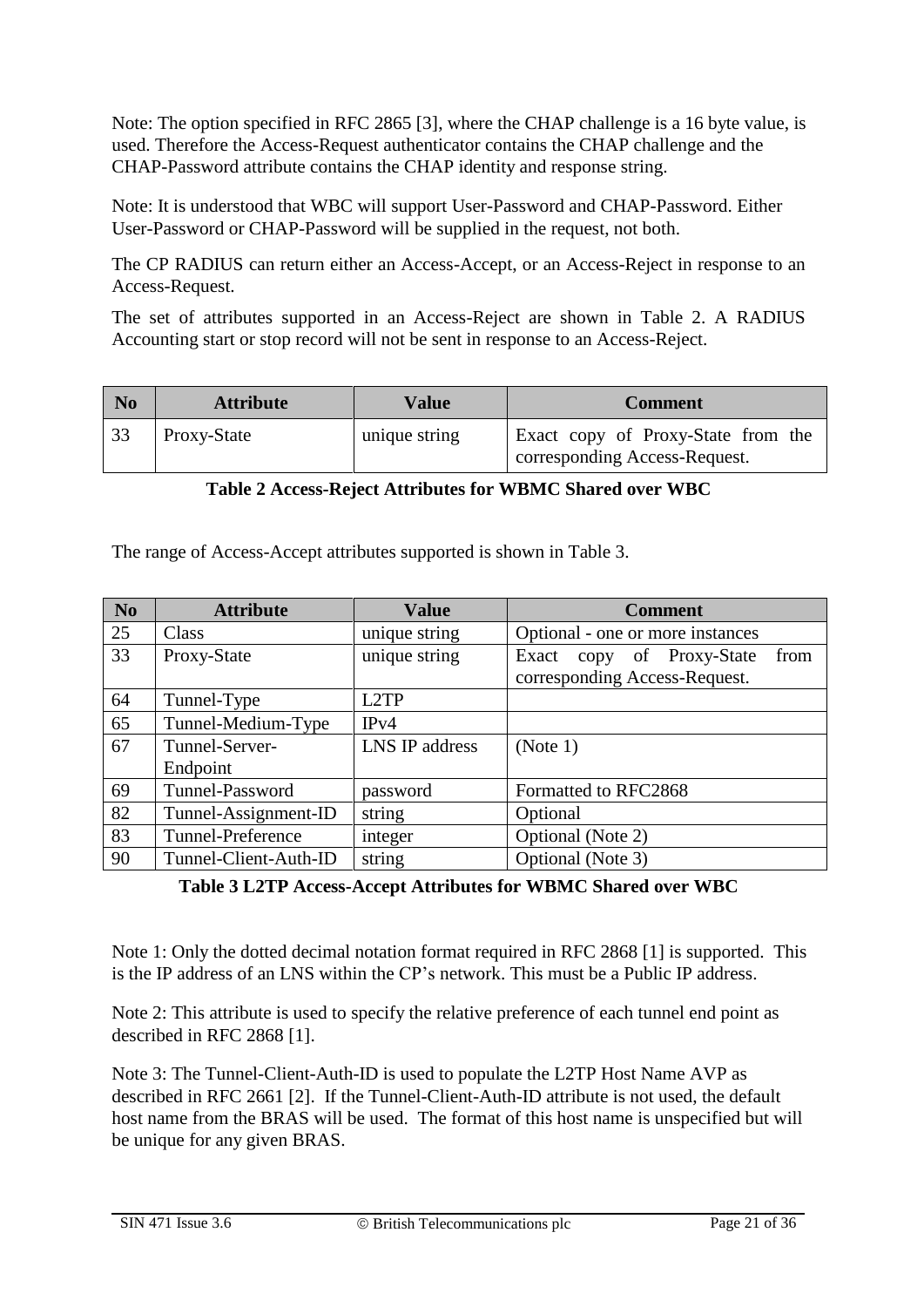General Note: For WBC, tagging is only required if more than one Tunnel-Server-Endpoint is used. However for consistency with IPsC, it is recommended to use tagging under all circumstances where Session Steering is being used.

Session and idle timeouts values could conceivably be returned with the L2TP attributes but this is inappropriate. If required they should be applied to an End User session on the LNS by the CP.

#### <span id="page-21-0"></span>4.3.3.2 WBC End User RADIUS Accounting

RADIUS Accounting for WBC (ADSL, FTTC, FTTP) End Users is optional. If configured an Accounting start record is sent after an L2TP session has been established. If RADIUS accounting is enabled, CP's will also receive Interim Updates with a period of 2 hours. The list of supported Accounting attributes is shown in [Table 4.](#page-22-2)

| <b>No</b>      | <b>Attribute</b>            | <b>Value</b>           | <b>Comment</b>                                                                      |
|----------------|-----------------------------|------------------------|-------------------------------------------------------------------------------------|
| $\mathbf{1}$   | User-Name                   | <b>CHAP</b> username   | Name and domain as entered by End<br>User                                           |
| $\overline{4}$ | NAS-IP-Address              | BRAS source IP         | Public IP address assigned by WBMC                                                  |
|                |                             | address                | Shared                                                                              |
| 5              | NAS-Port                    | <b>BRAS</b> local port |                                                                                     |
| 6              | Service-Type                | Framed                 |                                                                                     |
| $\overline{7}$ | Framed-Protocol             | <b>PPP</b>             |                                                                                     |
| 8              | Framed-IP-Address           |                        | Only present if session is default<br>accepted due to CP authentication<br>failure. |
| 25             | Class                       | unique string          | One or more copies of Class sent in<br>Access-Accept                                |
| 27             | <b>Session-Timeout</b>      |                        |                                                                                     |
| 28             | <b>Idle-Timeout</b>         |                        |                                                                                     |
| 31             | Calling-Station-Id          | string                 | End User Line Id                                                                    |
| 32             | NAS-Identifier              | string                 |                                                                                     |
| 33             | Proxy-State                 | unique string          |                                                                                     |
| 40             | Acct-Status-Type            | Start $(1)$            |                                                                                     |
|                |                             | Stop(2)                |                                                                                     |
|                |                             | Interim $(3)$          |                                                                                     |
|                |                             | Acct-On $(4)$          |                                                                                     |
|                |                             | Acct-Off $(5)$         |                                                                                     |
| 41             | Acct-Delay-Time             |                        |                                                                                     |
| 42             | <b>Acct-Input-Octets</b>    |                        |                                                                                     |
| 43             | Acct-Output-Octets          |                        |                                                                                     |
| 44             | Acct-Session-Id             |                        |                                                                                     |
| 45             | <b>Acct-Authentic</b>       |                        |                                                                                     |
| 46             | <b>Acct-Session-Time</b>    |                        |                                                                                     |
| 47             | Acct-Input-Packets          |                        |                                                                                     |
| 48             | Acct-Output-Packets         |                        |                                                                                     |
| 49             | <b>Acct-Terminate-Cause</b> |                        |                                                                                     |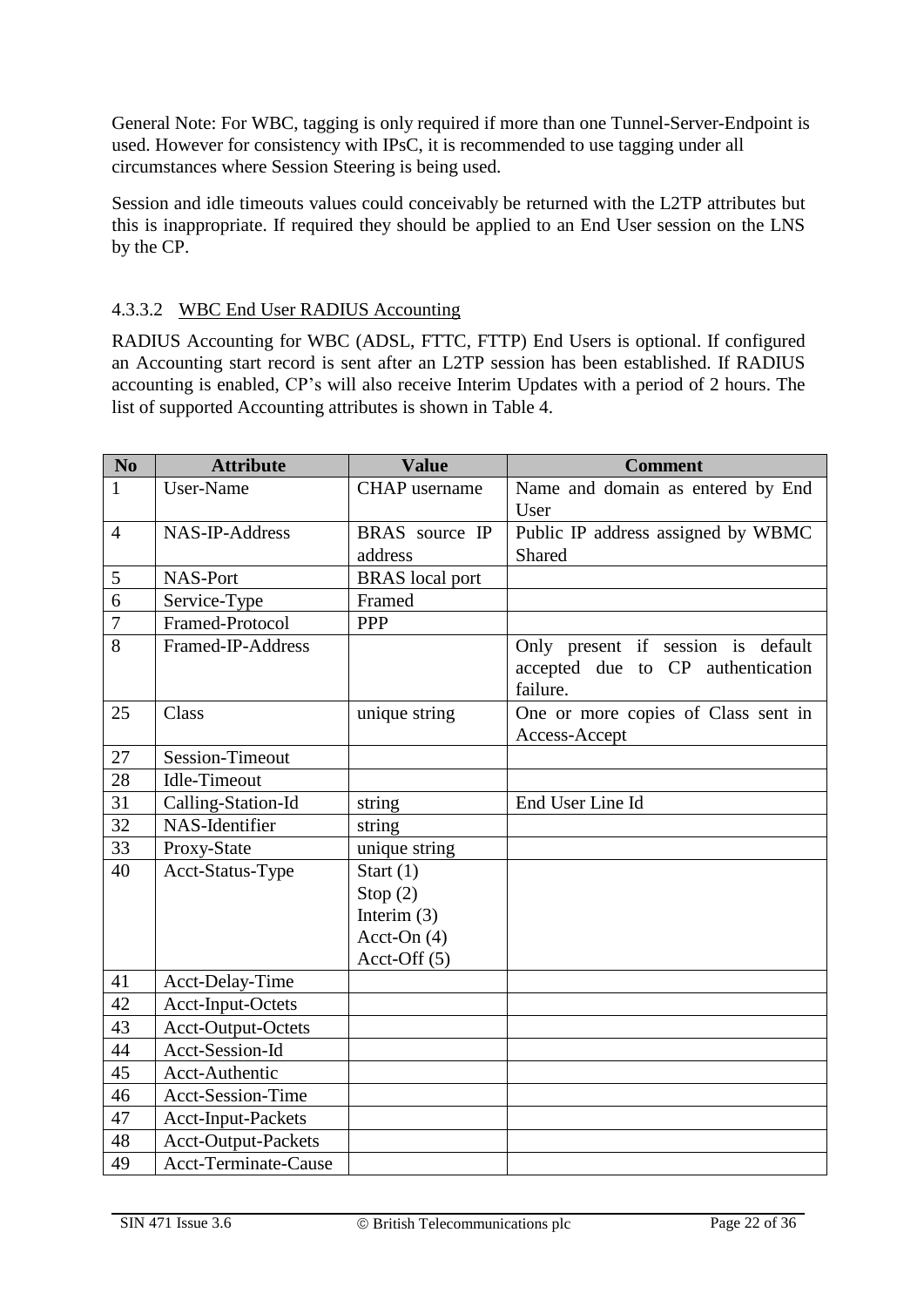| N <sub>0</sub> | <b>Attribute</b>     | Value       | <b>Comment</b> |
|----------------|----------------------|-------------|----------------|
| 52             | Acct-Input-Gigawords |             |                |
| 53             | Acct-Output-         |             |                |
|                | Gigawords            |             |                |
| 55             | Event-Timestamp      |             |                |
| 61             | NAS-Port-Type        | Virtual (5) |                |

#### **Table 4 Accounting Attributes for WBMC Shared over WBC**

<span id="page-22-2"></span>Accounting-Request packets must be acknowledged by an accounting response. Only a Proxy-State attribute is returned by the CP RADIUS.

| N <sub>0</sub> | <b>Attribute</b> | Value         | <b>Comment</b>                     |
|----------------|------------------|---------------|------------------------------------|
| 33             | Proxy-State      | unique string | Exact copy of Proxy-State from the |
|                |                  |               | corresponding Access-Request.      |

#### <span id="page-22-3"></span>**Table 5 Accounting-Response Attributes for WBMC Shared over WBC**

#### <span id="page-22-0"></span>**4.3.4 RADIUS Interface for IPsC End Users**

IPsC support three RADIUS solutions:

- Service ID (SID) for Authentication;
- L2TP Session Steering;
- SID for Accounting.

These are options of the IPsC service. WBMC Shared CP's requiring Authentication or Accounting will be provided with the SID options. L2TP Session Steering is optional for WBMC Shared CPs taking IPsC.

**Note**: The IPsC SID service does not allow the use of both types of delimiter at the same time for a Domain, i.e. the @ or the / delimiter. The delimiter is the separator between the username and Domain. If you are using both types of delimiter for the Domain, you will not be able to have the SID service. When requesting the WBMC Shared service, BT will assume you are using the @ delimiter, if you are using the / delimiter please add this to the notes.

#### <span id="page-22-1"></span>4.3.4.1 IPsC End User RADIUS Authentication

The RADIUS authentication interface for IPsC End Users is only required if the CP chooses End User Authentication and/or Session Steering. An interaction between the CP and IPsC RADIUS via the WBMC Shared RADIUS is used on each end user authentication request, with the response from the CP RADIUS determining whether the end user is given service. If required, the CP RADIUS response will also provide the Tunnel End Points.

The CP will be presented with an access request for each login attempt containing the following attributes: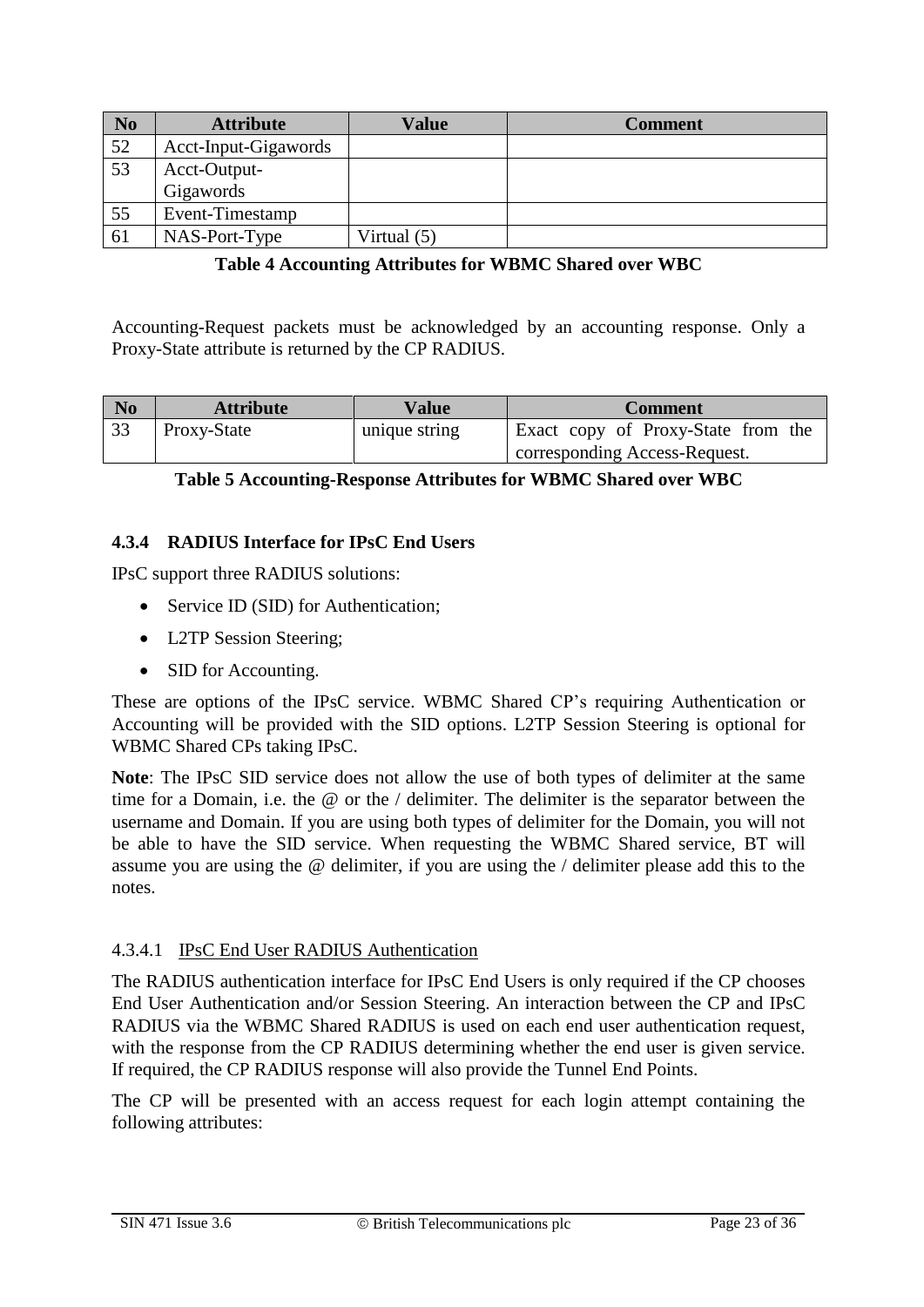| No.             | <b>Attribute Name</b>                                 | Mandatory      |
|-----------------|-------------------------------------------------------|----------------|
|                 |                                                       | Optional       |
| 1               | User-Name                                             | M              |
| 2               | User-Password                                         | $\mathbf{M}^7$ |
| 3               | CHAP-Password                                         | $\mathbf{M}^7$ |
| 4 <sup>1</sup>  | NAS-IP-Address                                        | M              |
| 5 <sup>1</sup>  | <b>NAS-Port</b>                                       | M              |
| 6               | Service-Type                                          | M              |
| $\tau$          | Framed-Protocol                                       | M              |
| $26^{2}$        | Vendor-Specific                                       | M              |
| 32 <sup>3</sup> | NAS-Identifier                                        | M              |
| 33              | Proxy-State <determined by="" radius=""></determined> | M              |
| 61              | NAS-Port-Type                                         | M              |
| 87 <sup>4</sup> | NAS-Port-Id                                           | M              |
| $31^{5}$        | Calling-Station-Id                                    | $\Omega$       |
| 60 <sup>6</sup> | CHAP-Challenge                                        | $\Omega$       |

**Table 6 Access Request Attributes for WBMC Shared over IPsC**

<span id="page-23-0"></span>Notes:

1. NAS-IP-Address and NAS-Port are maintained but amended for security reasons.

2. The Customer RADIUS servers should recognise the following format and values of Vendor Specific Attribute 26 - Enterprise Code 594, Enterprise Tag 1 (containing '594:1:"Platform Authentication"')

3. According to IETF RFC2865 an access request MUST contain a NAS-IP-Address (4) or a NAS-Identifier (32) or both.

4. According to IETF RFC2869 an access request should contain either a NAS-Port (5) or a NAS-Port-Id (87).

5. Attribute 31, Calling-Station-Id, will be used for populating the Service ID (SID). This field will take the form "FTIP<numeric>" or "BBIP<numeric>" in some instances the SID may be post fixed by a sequence containing a port ID in which case the attribute will take the form of "FTIP<numeric>:IPIA<numeric>" or BBIP<numeric>:IPIA<numeric>". The SID is the end user identifier used in the IPstream provision, reporting and Advanced Services interfaces.

6. Attribute 60, CHAP-Challenge may be populated for requests depending on the source equipment within BT Wholesales platform.

7. Either User-Password or CHAP-Password will be supplied in the request, not both

| The CP RADIUS is required to respond with an access accept message as follows: |
|--------------------------------------------------------------------------------|
|--------------------------------------------------------------------------------|

| No. | <b>Attribute Name</b> | <b>Attribute Content</b> | Mandatory/Optional/ |
|-----|-----------------------|--------------------------|---------------------|
|     |                       |                          | Alternate           |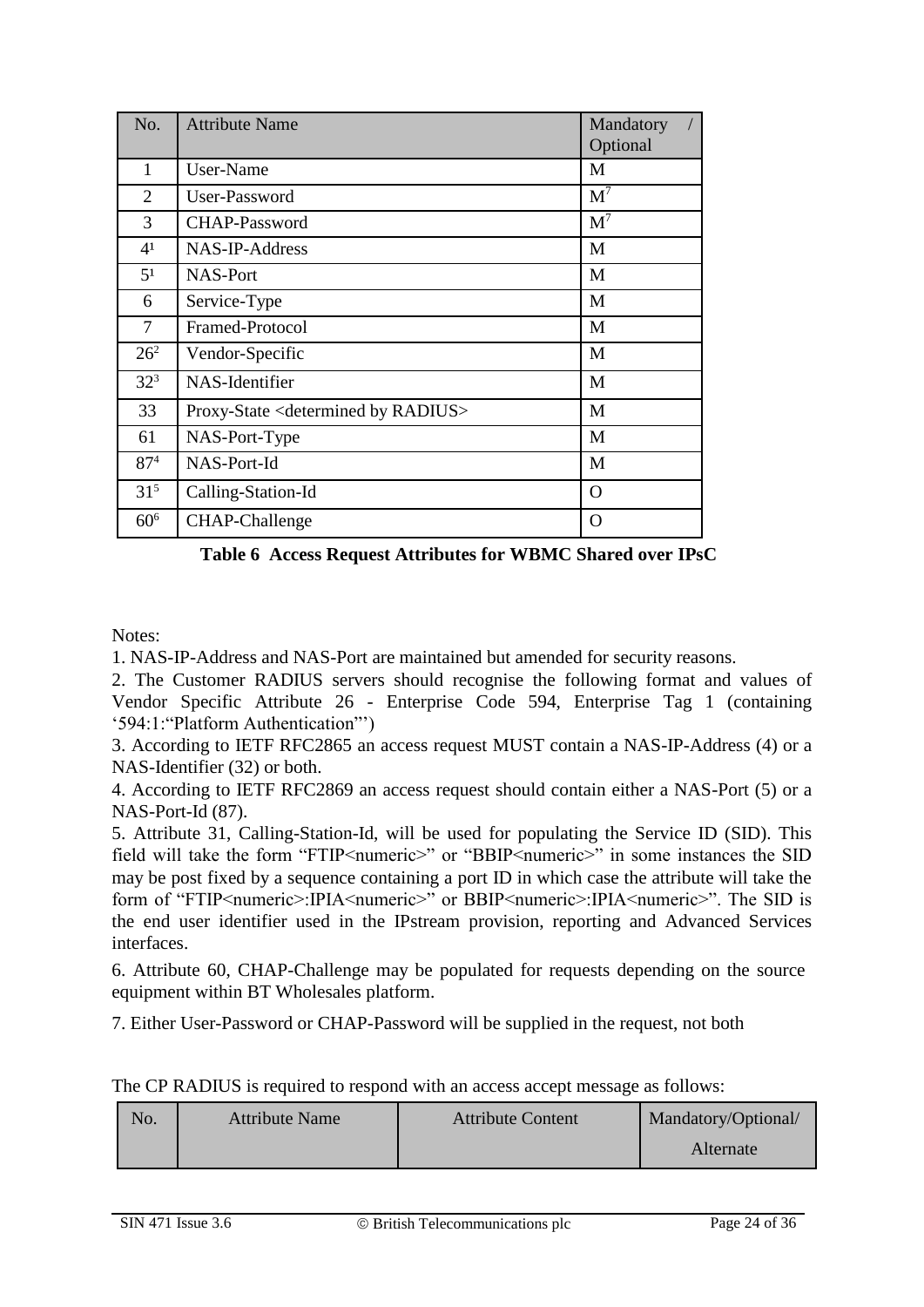| 6              | Service-Type                        | Framed                                                                                                                      | M              |
|----------------|-------------------------------------|-----------------------------------------------------------------------------------------------------------------------------|----------------|
| $\overline{7}$ | Framed-Protocol                     | PPP                                                                                                                         | M              |
| 8              | Framed-IP-Address <sup>1</sup>      | IP address to be used by the<br>end-user                                                                                    | $\Omega$       |
| 22             | Framed-Route <sup>1</sup>           | Used for No_NAT routing<br>updates                                                                                          | $\Omega$       |
| 33             | Proxy-State                         | <determined by="" radius=""></determined>                                                                                   | $\mathbf{O}$   |
| 25             | Class                               | <string> to appear in all<br/><b>Accounting-Requests</b><br/>associated with the session</string>                           | $\mathbf{O}$   |
| 26             | Vendor Specific Attribute           | Juniper Context-Name VSA.<br>Required for all End User<br>Session Steering Requests.<br>Normally set to<br>4874:1:"central" | $M^7$          |
| 67             | Tunnel-Server-Endpoint <sup>2</sup> | <b>CP LNS IP address</b>                                                                                                    | $M^7$          |
| 64             | Tunnel-Type                         | L2TP                                                                                                                        | $M^7$          |
| 65             | Tunnel-Medium-Type                  | IPv4                                                                                                                        | $M^7$          |
| 69             | Tunnel-Password <sup>3</sup>        | Password                                                                                                                    | $M^7$          |
| 82             | Tunnel-Assignment-ID                | <b>String</b>                                                                                                               | $\mathbf{O}$   |
| 83             | Tunnel-Preference <sup>4</sup>      | Preference for the associated<br>Tunnel-End-Point                                                                           | $\mathbf{M}^7$ |
| 90             | Tunnel-Client-Auth-ID <sup>5</sup>  | <b>String</b>                                                                                                               | $M^7$          |

### <span id="page-24-0"></span>**Table 7 Access Accept Attributes for WBMC Shared over IPsC**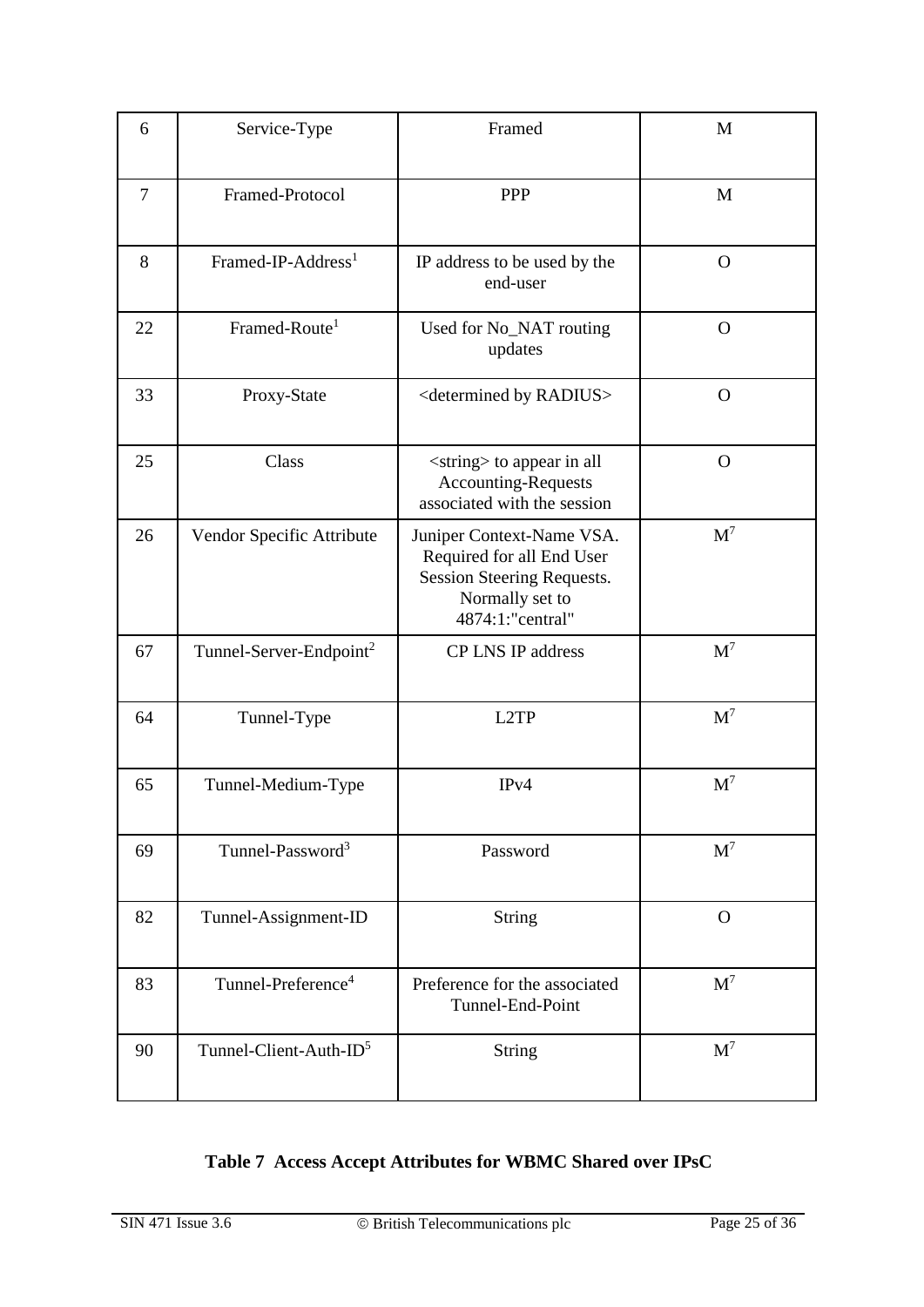#### Notes:

- 1. For SID for Authentication, without session steering, Framed-Route or Framed-IP-Address must be returned. This drives the BT Wholesale RADIUS to tunnel the end user's PPP session to a pre-defined tunnel end point associated with the service selection name presented by the end user during the PPP session setup attempt. For Session Steering, these parameters need not be sent to drive tunnelling of the session. If they are sent, they will be ignored by BT RADIUS. If the CP does not require Session Steering and responds but leaves attributes 8 and 22 blank, then the end user's PPP session will be terminated within BTW's network and the End User will not receive service.
- 2. The Tunnel-Server-Endpoint is the IP address of an LNS within the CP's network. This must be a Public IP address. IP Addresses must be in dotted decimal format as specified in RFC 2868 [1].
- 3. Tunnel-Password must be formatted to RFC2868
- 4. Tunnel-Preference is mandatory. If a CP has a preference, the Tunnel Server Endpoint with the lowest preference value (e.g. 1) will be given first preference. If a CP doesn't wish to specify a preference, the same value should be used for all Tunnel Server Endpoints.
- 5. The Tunnel-Client-Auth-ID's returned by a CP may be different for each response; however they must be the same for all tunnels that are destined for a given Tunnel Server Endpoint IP Address.
- 6. Any tunnelling parameters received other than those listed in the table above will be filtered out by BT RADIUS.
- 7. Tunnelling Parameters are only mandatory if the CP has chosen the Session Steering option.

The IPsC session steering functionality supports multiple Tunnel-Server-Endpoints for each Access-Accept. However in order to avoid performance issues, it is strongly recommended that no more than 3 tunnel end points are returned per end user access accept.

The customer RADIUS must support tagging. All tunnelling parameters associated with a given Tunnel Server Endpoint must be tagged with the same tag number. For IPsC, if a CP only returns one Tunnel Server Endpoint, it must still be tagged.

If the CP does not wish the End User to have service, an Access Reject should be sent in response. The proxy-state attribute may be returned in the Access Reject message. No other attributes are required.

<span id="page-25-0"></span>4.3.4.2 IPsC End User RADIUS Accounting

The CP can opt for RADIUS accounting for their IPsC End Users. This is in addition to any RADIUS accounting options that the CP may implement in their own network e.g. on their LNS.

The RADIUS accounting data transfer attributes (42, 43, 47 and 48) have a level of accuracy comparable with typical IP traffic measurement equipment. However there are circumstances under which accounting packets and records may be lost. The traffic measurements are therefore an approximate indication of the individual end user traffic.

The format of the RADIUS accounting data generated by BTW is as specified in the following table: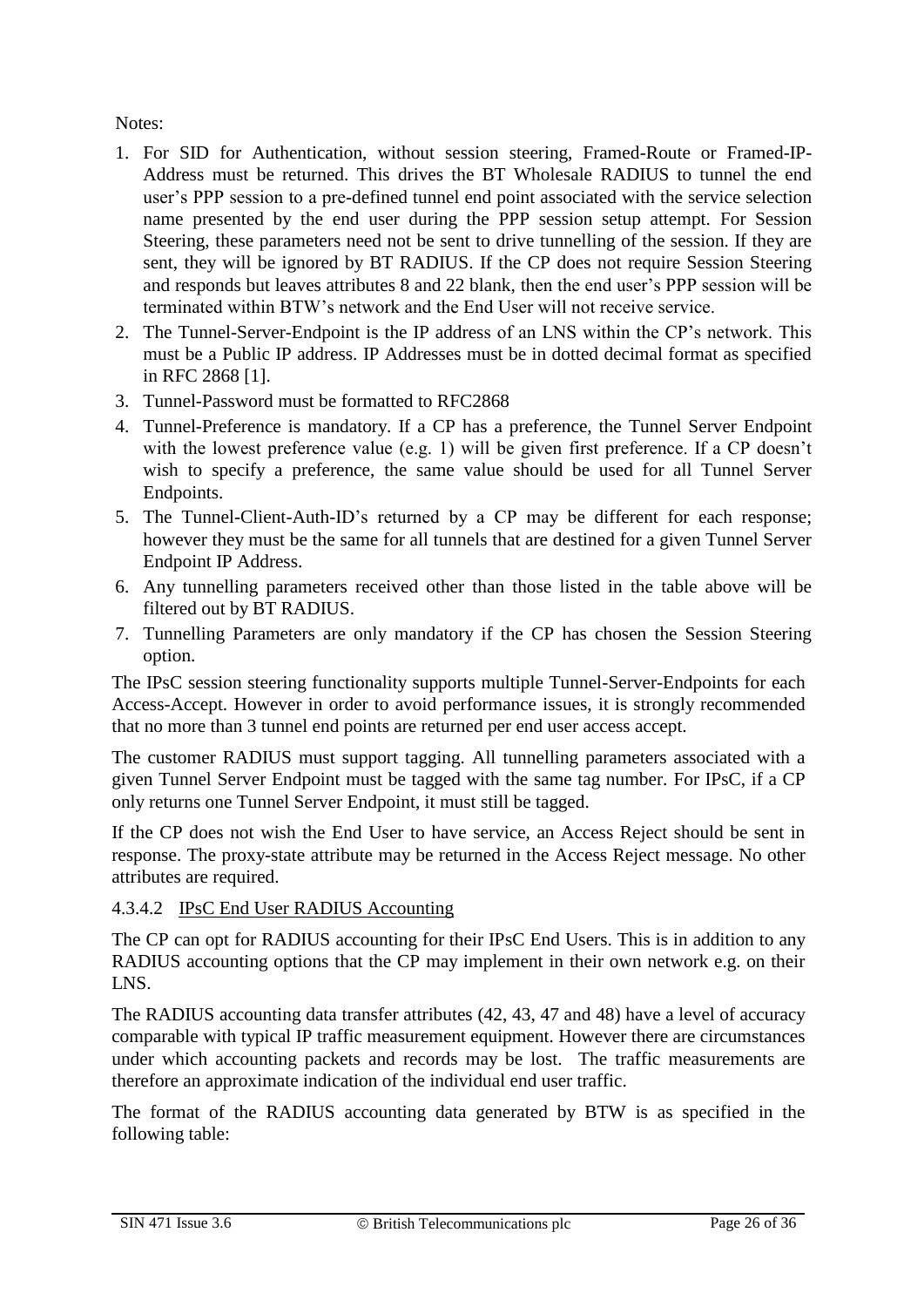| <b>Attribute</b>                   | <b>Value</b>   | <b>Type of</b><br><b>Value</b> | <b>Start</b> | Interim <sup>5</sup><br>(Option) | <b>Stop</b>  |
|------------------------------------|----------------|--------------------------------|--------------|----------------------------------|--------------|
| User-Name                          | $\mathbf{1}$   | string                         | $\checkmark$ | ✓                                | $\checkmark$ |
| $NAS-IP-Address1$                  | $\overline{4}$ | integer                        | $\checkmark$ | ✓                                | $\checkmark$ |
| $NAS-Port1$                        | 5              | integer                        | $\checkmark$ | ✓                                | $\checkmark$ |
| Service-Type                       | 6              | integer                        | $\checkmark$ | $\checkmark$                     | $\checkmark$ |
| Framed-Protocol                    | 7              | integer                        | $\checkmark$ | ✓                                | ✓            |
| Framed-IP-<br>Address <sup>2</sup> | 8              | integer                        | ✓            | ✔                                | ✓            |
| Class <sup>3</sup>                 | 25             | string                         | $\checkmark$ | $\checkmark$                     | $\checkmark$ |
| Calling-Station-ID <sup>4</sup>    | 31             | string                         | $\checkmark$ | ✓                                | $\checkmark$ |
| Proxy-State                        | 33             | string                         | $\checkmark$ | $\checkmark$                     | $\checkmark$ |
| Acct-Status-Type                   | 40             | integer                        | $\checkmark$ | ✔                                | ✓            |
| Acct-Delay-Time                    | 41             | integer                        | $\checkmark$ | ✓                                | $\checkmark$ |
| Acct-Input-Octets                  | 42             | integer                        |              | ✔                                | $\checkmark$ |
| Acct-Output-Octets                 | 43             | integer                        |              | ✓                                | $\checkmark$ |
| Acct-Session-Id                    | 44             | string                         | ✓            | ✓                                | $\checkmark$ |
| Acct-Authentic                     | 45             | integer                        | ✓            | ✔                                | ✓            |
| <b>Acct-Session-Time</b>           | 46             | integer                        |              | ✓                                |              |
| <b>Acct-Input-Packets</b>          | 47             | integer                        |              |                                  |              |
| Acct-Output-<br>Packets            | 48             | integer                        |              |                                  |              |
| Acct-Terminate-<br>Cause           | 49             | integer                        |              |                                  |              |
| Acct-Input-<br>Gigawords           | 52             | integer                        |              |                                  |              |
| Acct-Output-<br>Gigawords          | 53             | integer                        |              |                                  |              |
| NAS-Port-Type                      | 61             | integer                        | $\checkmark$ | ✓                                |              |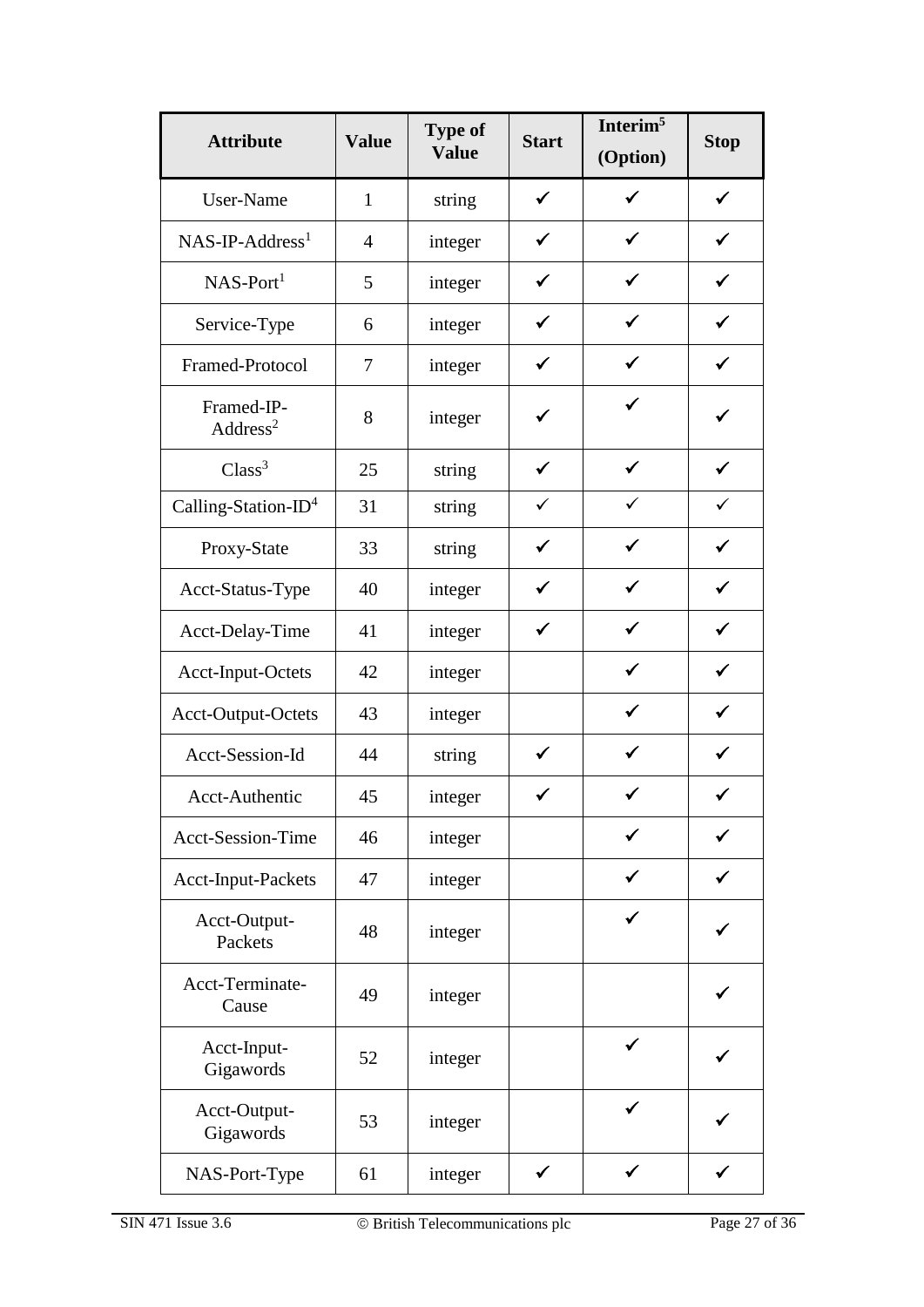#### **Table 8 RADIUS Accounting Attributes for WBMC Shared over IPsC**

<span id="page-27-1"></span>Notes:

- 1. NAS-IP-Address and NAS-Port are maintained but amended for security reasons.
- 2. Framed-IP-Address (Attribute 8) is only present in Accounting for PTA Mode End Users.
- 3. a) It is possible to have multiple Class attributes in accounting requests. b) Currently the IPstream Connect service does not support the presence of a null (hex 00) in the Class Attribute (attribute 25) string. If a null is used in attribute 25 in the accessaccept, the string that appears in the accounting requests for the session may be truncated at the null.
- 4. The CP will be presented with the SID of the end user in attribute 31 (Calling-Station-Id) for each accounting packet. This field will take the form "FTIP<numeric>" or "BBIP<numeric>". The SID is the end user identifier used in the IPstream Connect provision, reporting and Advanced Services interfaces.
- 5. The interim accounting period is two hours.

#### <span id="page-27-0"></span>**4.4 WBMC Shared Traffic Types**

WBMC Shared currently supports WBC Best Efforts (Priority, Best and Sub), WBC Real Time and IPsC Best Efforts traffic.

Other traffic types may be supported in future, subject to customer demand. The following table summarises some of the traffic classes which may become available in future, with those currently supported by WBMC Shared in black and those not currently supported by WBMC Shared greyed-out.

| <b>Product</b> | <b>Class</b>                         | <b>DSCP</b> codepoint<br>(IETF) | <b>Binary</b><br>value | <b>Decimal</b><br>value |
|----------------|--------------------------------------|---------------------------------|------------------------|-------------------------|
| <b>WBC</b>     | <b>Real-time (RT)</b>                | EF                              | 101 110                | 46                      |
| <b>WBC</b>     | <b>Assured Rate (AR)</b>             | <b>AF11</b>                     | 001 010                | 10                      |
| <b>WBC</b>     | <b>Priority Best Effort</b>          | AF21                            | 010 010                | 18                      |
| <b>WBC</b>     | <b>Standard Best Effort</b><br>(SBE) | <b>Default</b>                  | 000 000                | $\boldsymbol{0}$        |
| <b>WBC</b>     | <b>Sub Best Effort</b>               | <b>EXP/LU</b>                   | 000 011                | 3                       |
|                |                                      |                                 |                        |                         |
| <b>IPsC</b>    | <b>Assured Rate (AR)</b>             | <b>AF11</b>                     | 001 010                | 10                      |
| <b>IPsC</b>    | <b>Best Effort (BE)</b>              | <b>Default</b>                  | 000 000                | $\boldsymbol{0}$        |

#### **Table 9 DSCP Markings**

<span id="page-27-2"></span>WBMC Shared's handling of traffic will be as follows:

• The CP purchases (from WBMC Shared) independent amounts of IPsC Best Efforts (BE) and WBC Total BE traffic. WBC Total BE traffic is the total WBC Best Efforts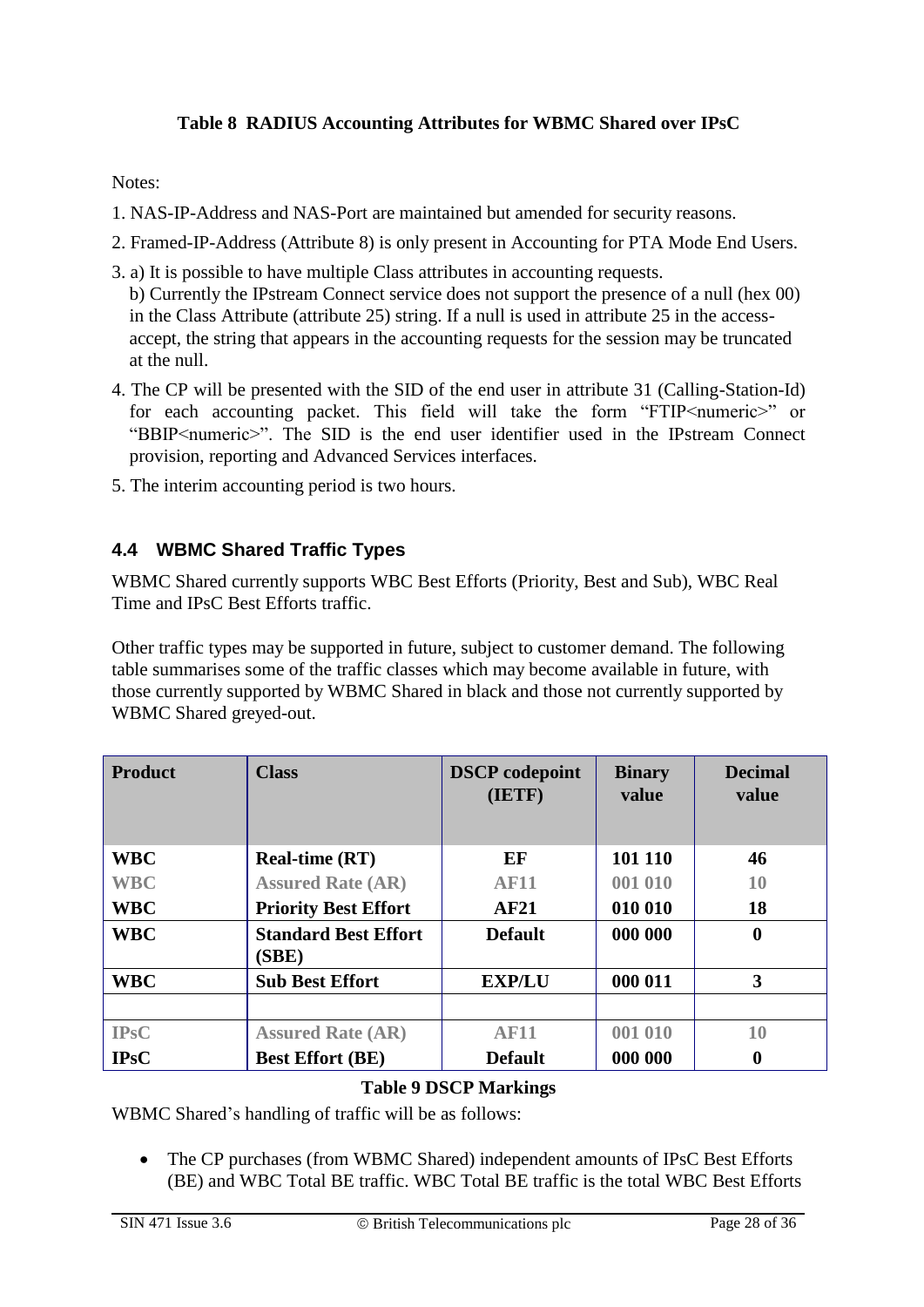plus Real Time traffic that the CP requires. This allows a CP to burst their WBC Best Efforts traffic into their Real time allocation without incurring additional costs. The CP also specifies separately how much WBC Real Time traffic they require.

- WBMC Shared will police traffic to the purchased amount plus the level of burst selected by the CP e.g. if 100Mbps of IPsC BE is purchased and a burst cap of 10% is selected, the policers will be set to 110Mbps.
- In the case of WBC, for 1G services the CP can specify a separate burst cap for WBC Best Efforts and Real Time traffic.
- The WBC Total BE Burst bandwidth passed by the CP will be calculated by adding together the CPs Best Effort and Real Time bandwidth.
- Burst caps do not protect against a combined WBC Best Efforts and Real Time bandwidth exceeding the contracted WBC Total BE bandwidth. CPs should manage their traffic into WBMC to ensure they do not exceed their WBC total contracted BE bandwidth with a combination of BE & RT traffic.
- Bandwidth purchased for WBC cannot be re-used for IPsC, and vice-versa for example if a CP has purchased 100Mbps of WBC Total BE and 100Mbps of IPsC BE they can only pass a maximum 100Mbps (plus the selected level of burst) of WBC Total BE, even if they are not passing any IPsC BE traffic at the time.
- If a CP has purchased IPsC or WBC traffic only, any traffic to the service not purchased will be dropped.
- Traffic for WBC FTTC & WBC FTTP End Users is classed as WBC traffic; it is not marked or counted differently to WBC ADSL traffic.
- Other QoS Markings besides those stated in [Table 9](#page-27-2) are treated as BE.
- If a CP has not purchased any bandwidth of a given type, any traffic of that type will be dropped. CP's are advised to re-mark any AF11 or EF marked traffic (if the CP has not taken the Real-time QoS service) to ensure it is not automatically dropped at the ingress into the WBMC Shared service.
- Only L2TP traffic will be policed. No RADIUS or eBGP traffic will be policed. **Note**: It is recommended that L2TP control traffic is prioritised by the CP's LNS and that CPs shape or police their own traffic before handover to WBMC. Excess L2TP traffic (above contracted rate, plus burst cap if appropriate) will be policed on ingress by WBMC. As L2TP and PPP control traffic have no special status at the ingress policer, there is a risk that the L2TP tunnel will be dropped under severe and prolonged congestion. This will result in end user sessions on that tunnel being terminated and the end users having to start a new PPP session.
- WBMC shared will not apply Real Time traffic prioritisation on the Host Link interface from the CP. If a customer exceeds the maximum aggregate (total contracted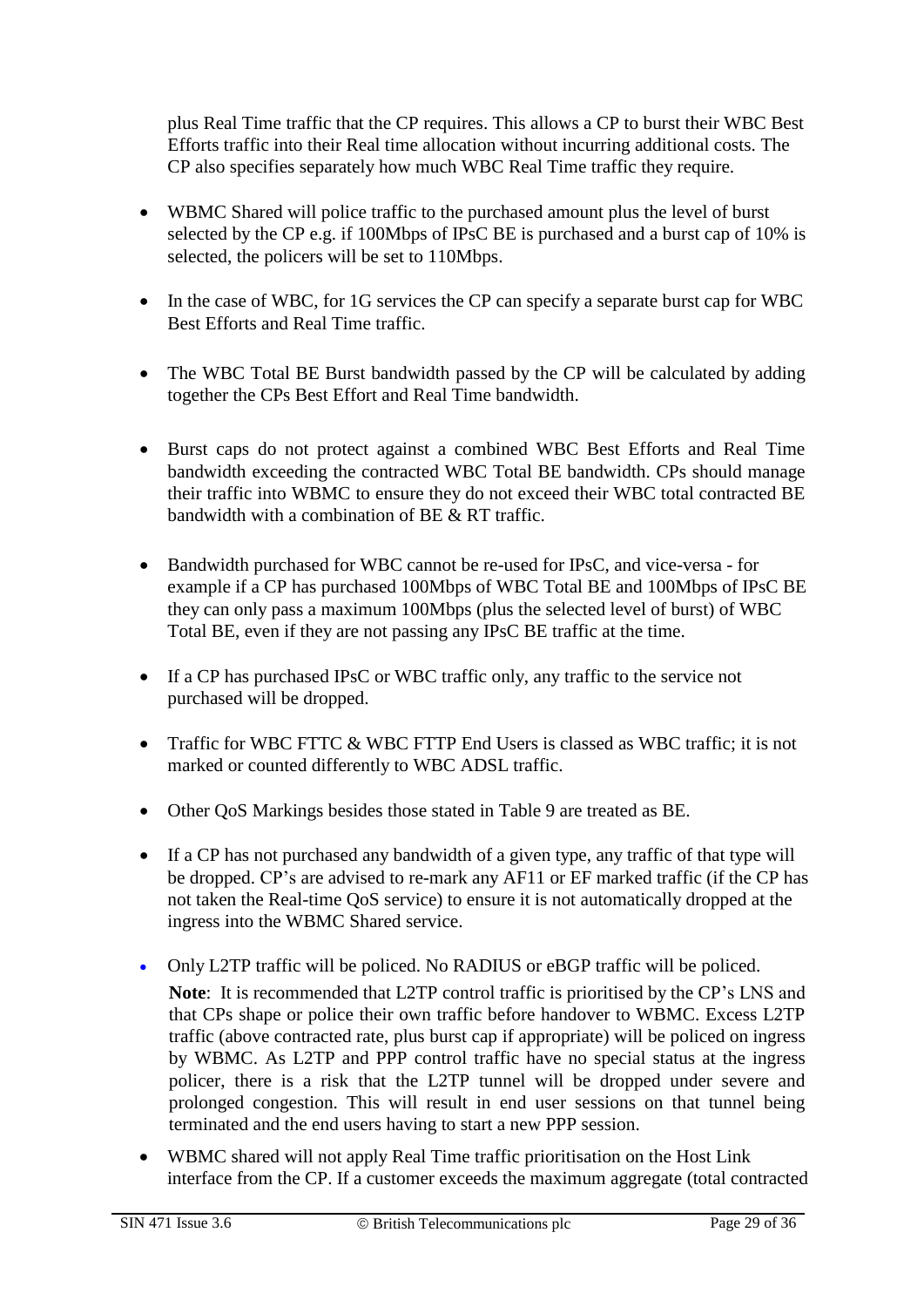plus burst) bandwidth over a Host Link, packets will be discarded indiscriminately and this may impact Real-Time marked packets. CPs purchasing Real-Time bandwidth are recommended to limit the total aggregate traffic, and prioritise Real Time traffic on the egress of their interface to WBMC.

 On the WBMC Shared network, WBC Priority Best Efforts and Sub Best Efforts will be treated in the same way as standard WBC Best Efforts traffic.

The sum total of the bandwidth of all traffic classes can not exceed the amount of bandwidth that can be supported by the physical Host Links ordered by the CP.

Notes:

- 1) WBMC Shared does not act upon the DSCP marking of IP packets carried by PPP sessions within the L2TP tunnels carried by WBMC Shared. Current information from WBC & IPsC indicates that they also only act upon the outer (L2TP carrying) DSCP marking (for both AP measurement and policing and BRAS Queuing).
- 2) Where QoS markings are not filtered out due to the CP not taking the service, WBMC Shared will pass QoS markings transparently on to WBC or IPsC as appropriate.

| Reference<br>Number | Document Title |                                                                                                                        |
|---------------------|----------------|------------------------------------------------------------------------------------------------------------------------|
| $\mathbf{1}$        | <b>RFC2868</b> | <b>RADIUS Attributes for Tunnel Protocol Support</b>                                                                   |
| $\overline{2}$      | <b>RFC2661</b> | Layer Two Tunnelling Protocol "L2TP"                                                                                   |
| 3                   | <b>RFC2865</b> | Remote Authentication Dial In User Service (RADIUS)                                                                    |
| 4                   | <b>RFC2869</b> | <b>RADIUS</b> Extensions                                                                                               |
| 5                   | SIN 436        | Openreach Wholesale Extension Services (including<br><b>WES 1000 LAN)</b>                                              |
| 6                   | <b>SIN 460</b> | Openreach Wholesale Extension Services 10000 (WES<br>1000) and Wholesale End To End Extension Services<br>(WEES 10000) |
| 7                   | <b>SIN 472</b> | BT Wholesale Broadband Connect (WBC) Products,<br><b>Service Description</b>                                           |
| 8                   | <b>SIN 477</b> | FTTP Generic Ethernet Access Service & Interface<br>Description                                                        |
| 9                   | <b>SIN 482</b> | <b>BT IPstream Connect Service Description</b>                                                                         |
| 10                  | [Removed]      |                                                                                                                        |
| 11                  | <b>SIN 485</b> | BT IPstream Connect Office, BT IPstream Connect<br>Home, BT IPstream Connect Max & BT IPstream                         |

# <span id="page-29-0"></span>**5 References**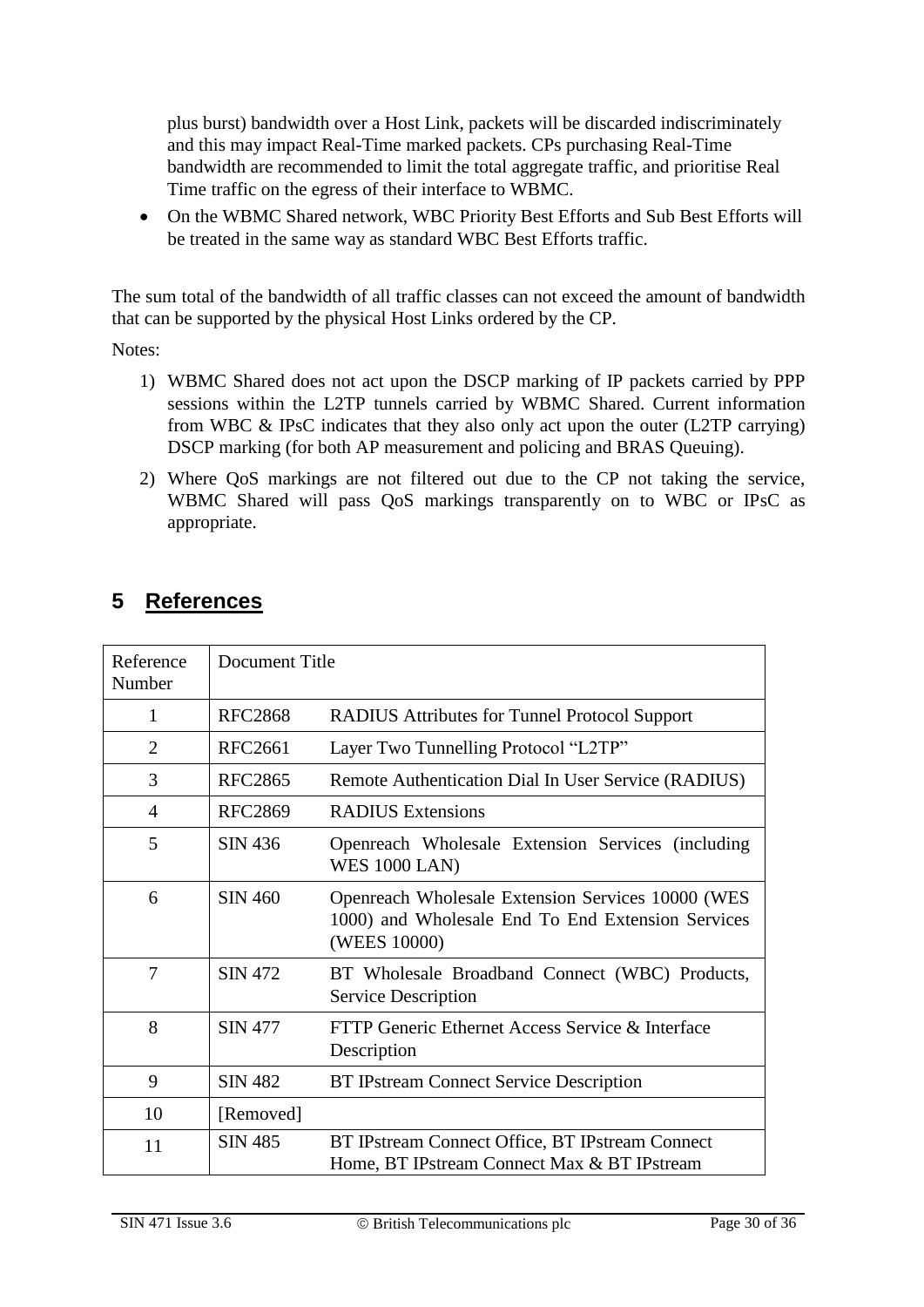|    |                | <b>Connect Max Premium Products, Service Description</b>                                                 |
|----|----------------|----------------------------------------------------------------------------------------------------------|
| 13 | [Removed]      |                                                                                                          |
| 14 | <b>SIN 487</b> | BT IPstream Connect Symmetric, Service Description<br>and Interface Specification                        |
| 15 | <b>SIN 492</b> | Ethernet Access Direct (EAD) and Ethernet Access<br>Direct Local Access, Service & Interface Description |
| 16 | <b>SIN 495</b> | BT Wholesale Broadband Connect Fibre to the<br>Cabinet, Service Description                              |
| 17 | <b>SIN 496</b> | BT IPstream Connect SID for Authentication, Service<br>& Interface Description                           |
| 18 | <b>SIN 497</b> | BT IPstream Connect SID for Accounting, Service &<br><b>Interface Description</b>                        |
| 19 | <b>SIN 498</b> | Fibre to the Cabinet (FTTC) Generic Ethernet Access<br>Service and Interface Description                 |
| 20 | <b>SIN 502</b> | BT IPstream Connect Session Steering, Service and<br><b>Interface Description</b>                        |
| 21 | <b>SIN 506</b> | Fibre to the Premises (FTTP) Generic Ethernet Access,<br>Service and Interface Description               |
| 22 | <b>SIN 509</b> | BT Wholesale Broadband Connect (WBC) Fibre to the<br>Premise (FTTP), Service & Interface Description     |
| 23 | <b>SIN 519</b> | Ethernet Access Direct (EAD) 10000, Service $\&$<br><b>Interface Description</b>                         |

# <span id="page-30-0"></span>**6 Abbreviations**

| AC          | <b>Alternating Current</b>          |
|-------------|-------------------------------------|
| <b>ACL</b>  | <b>Access Control List</b>          |
| <b>ADSL</b> | Asymmetric Digital Subscriber Line  |
| AF          | <b>Assured Forwarding</b>           |
| AP          | <b>Aggregation Point</b>            |
| <b>AR</b>   | <b>Assured Rate</b>                 |
| <b>AS</b>   | <b>Autonomous System</b>            |
| <b>ATM</b>  | <b>Asynchronous Transfer Mode</b>   |
| <b>AVP</b>  | <b>Attribute-Value Pair</b>         |
| <b>BAS</b>  | <b>Broadband Access Server</b>      |
| <b>BBCR</b> | <b>Broadband Customer Reporting</b> |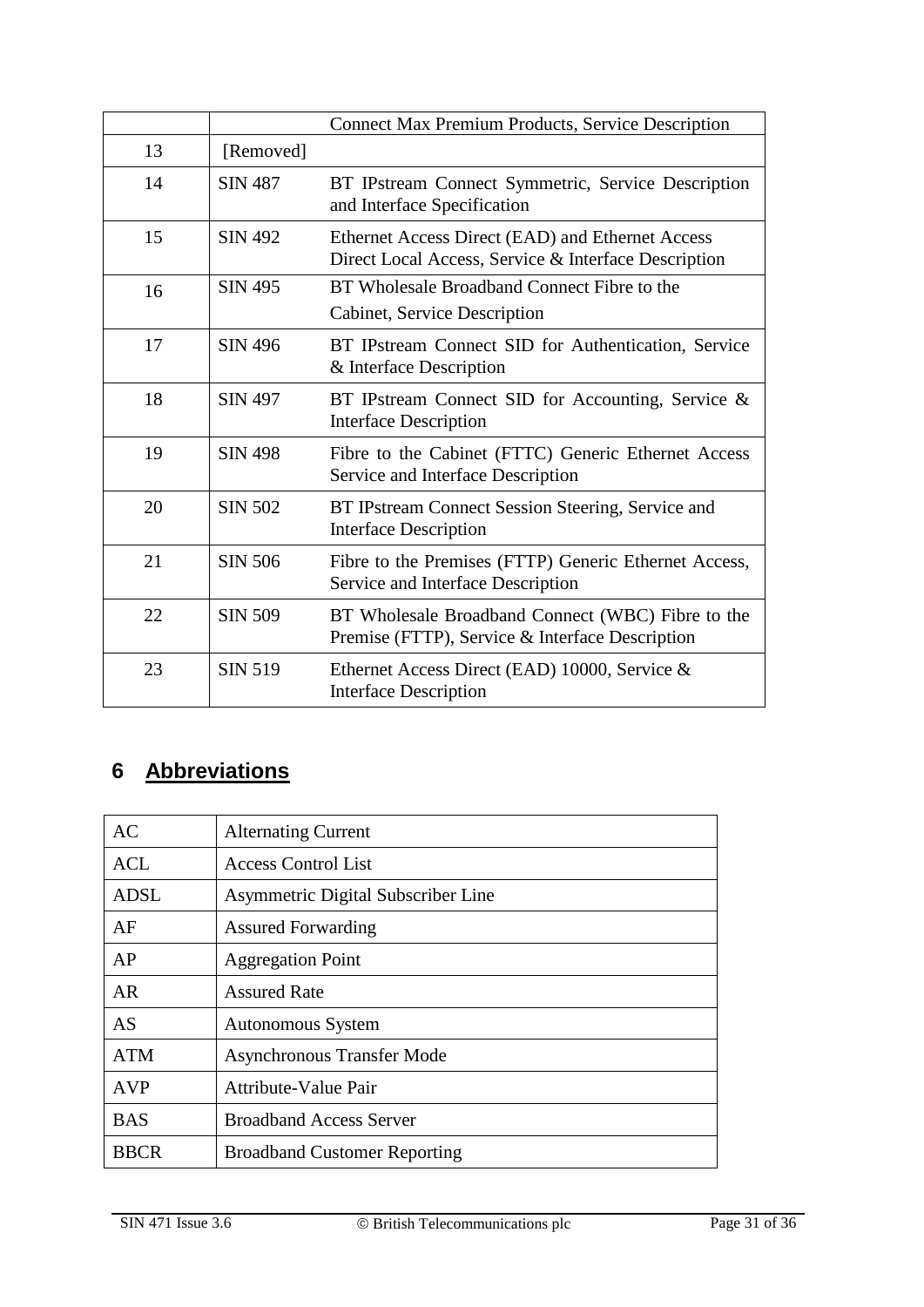| <b>BBIP</b>    | Broadband IP service identifier                    |  |  |
|----------------|----------------------------------------------------|--|--|
| <b>BC</b>      | <b>Business Customer</b>                           |  |  |
| <b>BE</b>      | <b>Best Effort</b>                                 |  |  |
| <b>BRAS</b>    | <b>Broadband Remote Access Server</b>              |  |  |
| <b>BTW</b>     | <b>BT</b> Wholesale                                |  |  |
| <b>CHAP</b>    | <b>Challenge Handshake Authentication Protocol</b> |  |  |
| CP             | <b>Communications Provider</b>                     |  |  |
| <b>CRF</b>     | <b>Customer Requirement Form</b>                   |  |  |
| <b>DSCP</b>    | Differentiated Services Code Point (IETF)          |  |  |
| <b>DSLAM</b>   | Digital Subscriber Line Access Multiplexer         |  |  |
| <b>DWDM</b>    | Dense Wavelength Division Multiplexing             |  |  |
| <b>EAD</b>     | <b>Ethernet Access Direct</b>                      |  |  |
| eBGP           | <b>External Border Gateway Protocol</b>            |  |  |
| EF             | <b>Expedited Forwarding</b>                        |  |  |
| EU             | <b>End User</b>                                    |  |  |
| <b>FER</b>     | <b>Front End Router</b>                            |  |  |
| <b>FTIP</b>    | IP service identifier                              |  |  |
| <b>FTTC</b>    | Fibre to the Cabinet                               |  |  |
| <b>FTTP</b>    | Fibre to the Premise                               |  |  |
| Gbps           | Gigabits per second                                |  |  |
| <b>GEA</b>     | Openreach Generic Ethernet Access product          |  |  |
| <b>IEEE</b>    | Institute of Electronic and Electrical Engineers   |  |  |
| <b>IETF</b>    | <b>Internet Engineering Task Force</b>             |  |  |
| IP             | <b>Internet Protocol</b>                           |  |  |
| IPv4           | <b>Internet Protocol Version 4 [IETF]</b>          |  |  |
| <b>IPR</b>     | <b>Intellectual Property Rights</b>                |  |  |
| <b>IPsC</b>    | <b>IPstream Connect</b>                            |  |  |
| <b>ISP</b>     | <b>Internet Service Provider</b>                   |  |  |
| L2             | Layer 2                                            |  |  |
| L2TP           | Layer 2 Tunnelling Protocol                        |  |  |
| L <sub>3</sub> | Layer 3                                            |  |  |
| <b>LAC</b>     | L2TP Access Concentrator (function in BAS)         |  |  |
| <b>LAN</b>     | <b>Local Area Network</b>                          |  |  |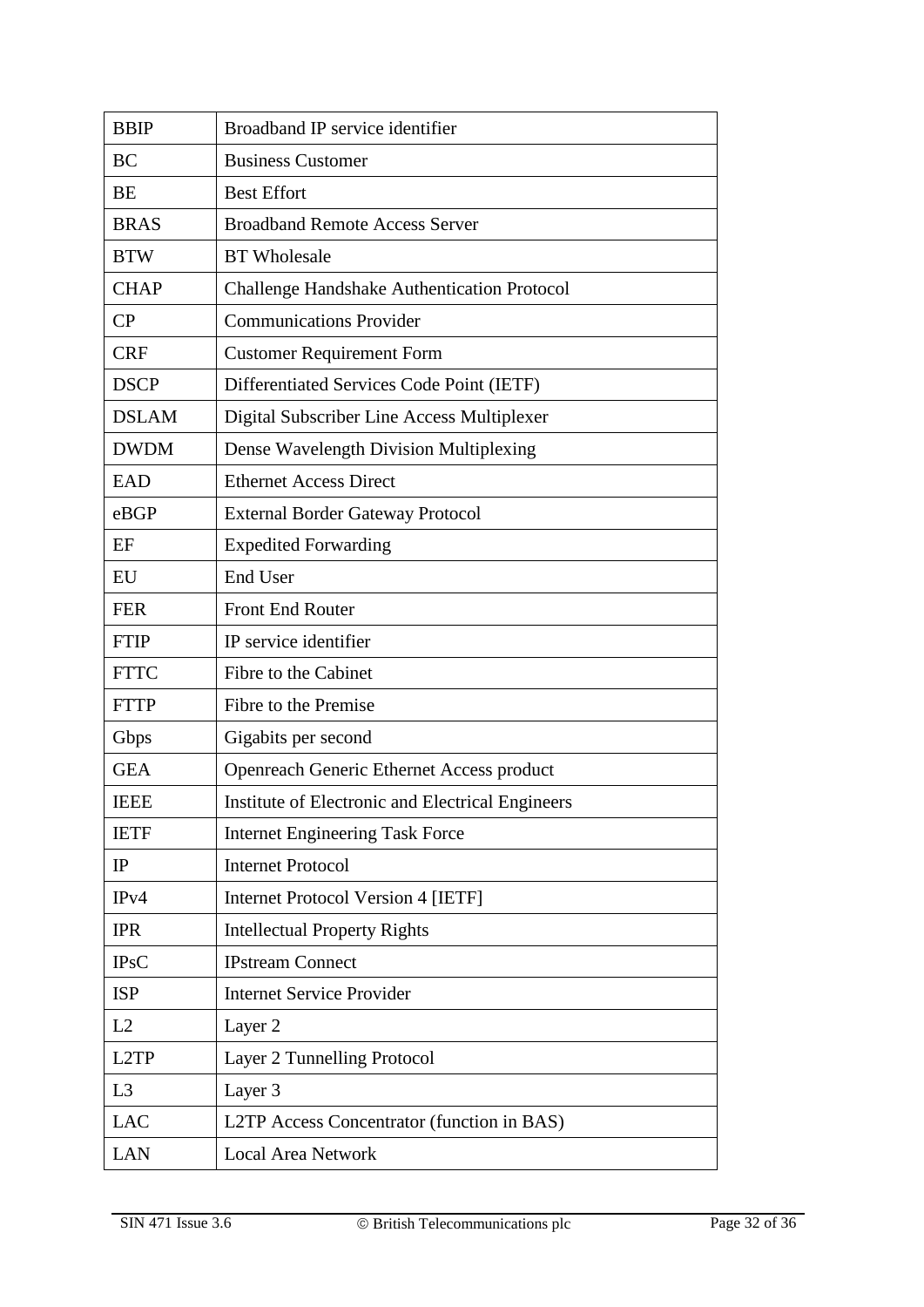| <b>LNS</b>    | L2TP Network Server (e.g. Home Gateway)                |  |
|---------------|--------------------------------------------------------|--|
| <b>Mbps</b>   | Megabits per second                                    |  |
| <b>MED</b>    | <b>Multi-Exit Discriminator</b>                        |  |
| <b>MPLS</b>   | Multi-Protocol Label Switching [IETF]                  |  |
| <b>MSAN</b>   | Multi-Service Access Node                              |  |
| <b>MSE</b>    | Multi-Service Edge                                     |  |
| <b>MSIL</b>   | Multi-Service Interconnect Link                        |  |
| <b>MTU</b>    | <b>Maximum Transmission Unit</b>                       |  |
| <b>NAT</b>    | <b>Network Address Translation</b>                     |  |
| no NAT        | Optional removal of NAT for Static IP Addressing       |  |
| <b>NTE</b>    | <b>Network Termination Equipment</b>                   |  |
| <b>PC</b>     | <b>Personal Computer</b>                               |  |
| <b>PPP</b>    | <b>Point to Point Protocol</b>                         |  |
| <b>PPPoA</b>  | PPP over ATM                                           |  |
| <b>PPPoE</b>  | PPP over Ethernet                                      |  |
| <b>PSTN</b>   | Public Switched Telephone Network                      |  |
| QoS           | <b>Quality of Service</b>                              |  |
| <b>RADIUS</b> | Remote Authentication Dial In User Service             |  |
| <b>RFC</b>    | <b>Request for Comment</b>                             |  |
| <b>RT</b>     | <b>Real Time</b>                                       |  |
| <b>SID</b>    | Service Identifier                                     |  |
| <b>SINs</b>   | <b>Suppliers' Information Notes</b>                    |  |
| <b>SMPF</b>   | <b>Shared Metallic Path Facility</b>                   |  |
| <b>SP</b>     | <b>Service Provider</b>                                |  |
| <b>SSN</b>    | <b>Service Selection Name</b>                          |  |
| TCP/IP        | <b>Transmission Control Protocol/Internet Protocol</b> |  |
| <b>VDSL</b>   | Very high speed Digital Subscriber Line                |  |
| <b>VLAN</b>   | <b>Virtual LAN</b>                                     |  |
| <b>WBC</b>    | <b>Wholesale Broadband Connect</b>                     |  |
| <b>WBMC</b>   | <b>Wholesale Broadband Managed Connect</b>             |  |
| WES           | <b>Wholesale Extension Services</b>                    |  |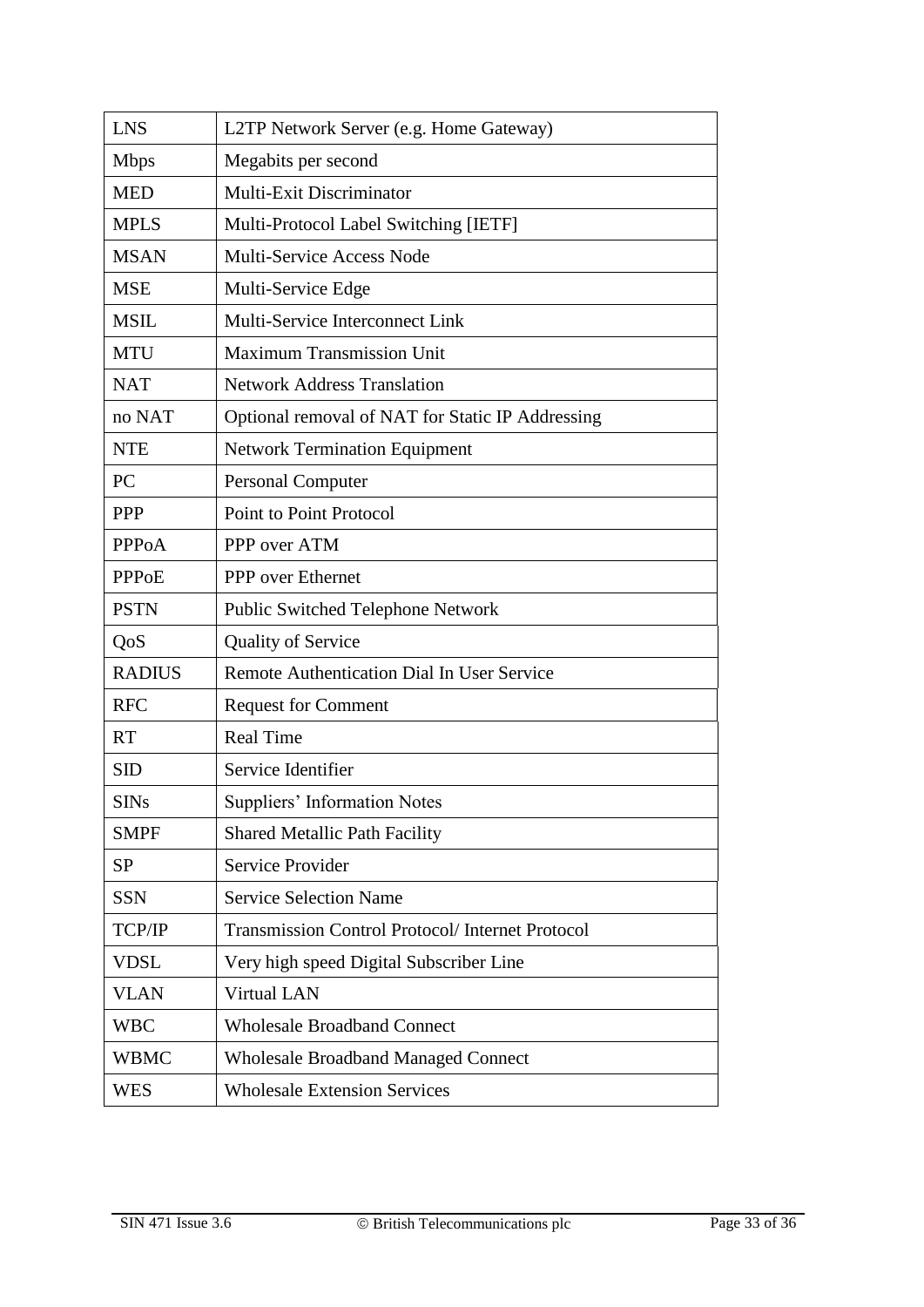# <span id="page-33-0"></span>**7 History**

| <b>Issue</b> | <b>Date</b> | <b>Changes</b>                                                                                                                                                                                                                      |
|--------------|-------------|-------------------------------------------------------------------------------------------------------------------------------------------------------------------------------------------------------------------------------------|
| Issue 1.0    | 6 Jun 2008  | <b>First Issue</b>                                                                                                                                                                                                                  |
| Issue 1.1    | 20 Mar 2009 | Removed references to an optional MSIL delivery<br>mechanism (incl amendment to Figure 2), which<br>was not implemented. Clarified the current and<br>future availabilities of speeds at and above 8Gbps.<br>Also minor editorials. |
| Issue 1.2    | 31 Jul 2009 | Table 3 Note 1 updated to specify that the Tunnel<br>endpoint IP address (the LNS) must now be a<br>Public IP address                                                                                                               |
| Issue 1.3    | 5 Aug 2009  | Introduction updated to reference STIN499. Also<br>Section 4.2.2 (Connectivity to the CP's network<br>and Routing updates) amended to specify that only<br>public IP address ranges should be associated with<br>each eBGP peer     |
| Issue 1.4    | 2 Sep 2009  | Noted that BT plans to launch WBMC Shared<br>consuming IPstream Connect on 30th September<br>2009. Full details are currently at STIN499 but<br>will be incorporated into SIN 471 before 30th<br>September 2009.                    |
| Issue 2.0    | 14 Sep 2009 | SIN updated to introduce WBMC consuming<br><b>IPstream Connect</b>                                                                                                                                                                  |
| Issue 2.1    | 5 Nov 2009  | 4.2 & 4.4 - Changes to introduce Burst Bandwidth<br>& Bandwidth Cap                                                                                                                                                                 |
|              |             | $4.2.2$ – Clarified WES termination & the need for<br>2 RIPE /30 addresses per resilient host link;<br>Identified the need for 16 bit AS Numbers                                                                                    |
|              |             | 4.2.3 – Clarified use of the same SSN on WBC &<br>IPSC and maximum SSNs per CP                                                                                                                                                      |
|              |             | 4.2.4 & 4.3.1 – Clarified the limits of CP<br>RADIUS servers per WBMC Service and per SSN                                                                                                                                           |
|              |             | $4.3.2.1$ – Clarified the use of Primary/Secondary<br>servers for Accounting                                                                                                                                                        |
|              |             | 4.3.4.2 – Modified IPSC Accounting attributes to<br>align with v1.5 of SIN482                                                                                                                                                       |
|              |             | General – minor wording clarifications                                                                                                                                                                                              |
| Issue 2.2    | 26 Nov 2009 | Sections 2, 4.1 & 4.2.2 - Document modified to<br>reflect introduction of EAD in place of WES for<br>new host link orders.                                                                                                          |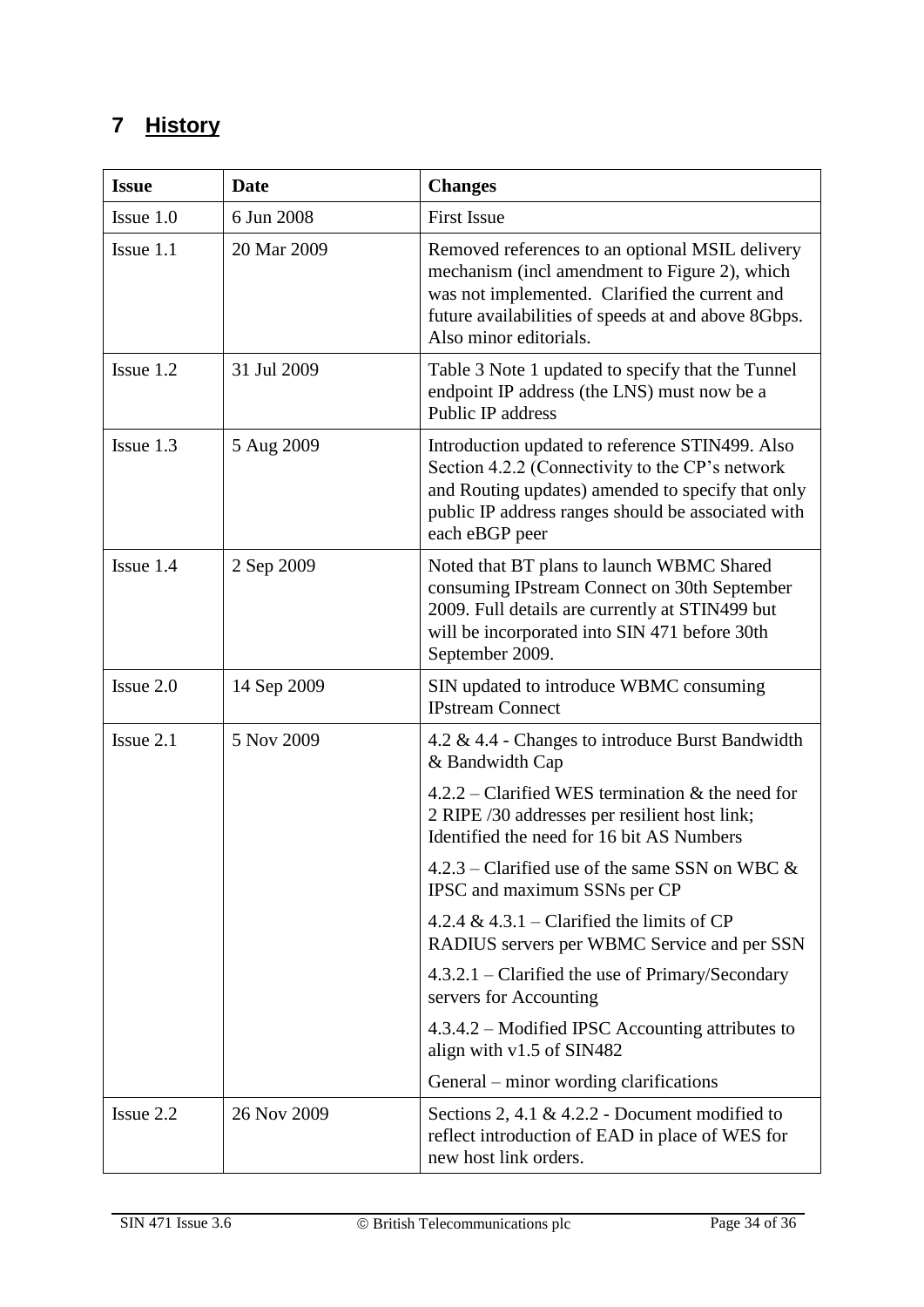|             |                 | General – minor editorials.                                                                                                                                                                                                                                                                         |
|-------------|-----------------|-----------------------------------------------------------------------------------------------------------------------------------------------------------------------------------------------------------------------------------------------------------------------------------------------------|
| Issue $2.3$ | $21st$ Jan 2010 | General - Updated to cover the introduction of<br>WBMC over WBC FTTC End User Access.                                                                                                                                                                                                               |
|             |                 | Section 1 - Clarified the list of WBC & IPsC SINs                                                                                                                                                                                                                                                   |
|             |                 | Section 4.2.2 – Clarified the need for Public AS<br><b>Numbers</b>                                                                                                                                                                                                                                  |
|             |                 | Section 4.3.4.1 - Modified the Access-Accept<br>parameters                                                                                                                                                                                                                                          |
|             |                 | General - minor editorials.                                                                                                                                                                                                                                                                         |
| Issue 3.0   | May 2011        | General – Updated to reflect the introduction of<br>10G Host Links                                                                                                                                                                                                                                  |
|             |                 | 3. – Included a reference to ADSL2+ Annex M                                                                                                                                                                                                                                                         |
|             |                 | $4.2.2$ – Clarified the need to advise BT of the<br>prefixes that will be advertised; clarified that<br>MEDs only work across host links on one service<br>instance; clarified how BRAS tunnel end point<br>addresses are advertised; Modified wording to<br>include support for Private AS numbers |
|             |                 | 4.2.3.3 – Removed Domain Nameless option<br>since no longer supported                                                                                                                                                                                                                               |
|             |                 | 4.4 – Clarification of L2TP control packet<br>handling                                                                                                                                                                                                                                              |
| $Issue$ 3.1 | November 2011   | Sections 1., 4.2.5, 4.3.1, 4.3.2, 4.3.4, -<br>Introduction of IPsC Session Steering                                                                                                                                                                                                                 |
|             |                 | Sections 4.2.1, 4.4 – Introduction of WBC Real<br>Time QoS                                                                                                                                                                                                                                          |
|             |                 | General – Added in references to WBC Fibre to<br>the Premise                                                                                                                                                                                                                                        |
|             |                 | Section $4.2.2$ – Clarification on growth of tunnel<br>end points, AVP24/38 limitation and additional<br>AS number for the WBC MSE                                                                                                                                                                  |
|             |                 | Section 4.2.4.1 – Clarification of WBC failure<br>handling                                                                                                                                                                                                                                          |
|             |                 | Section 4.3.3 – Clarification of tunnel preference<br>and tagging                                                                                                                                                                                                                                   |
|             |                 | Section 4.3.4.1 – Removed Filter-id attribute from<br><b>IPsC</b> Access Accept                                                                                                                                                                                                                     |
|             |                 | Section 4.4 – Added WBC Priority and Sub Best<br><b>Efforts</b> traffic                                                                                                                                                                                                                             |
|             |                 | Added a References section                                                                                                                                                                                                                                                                          |